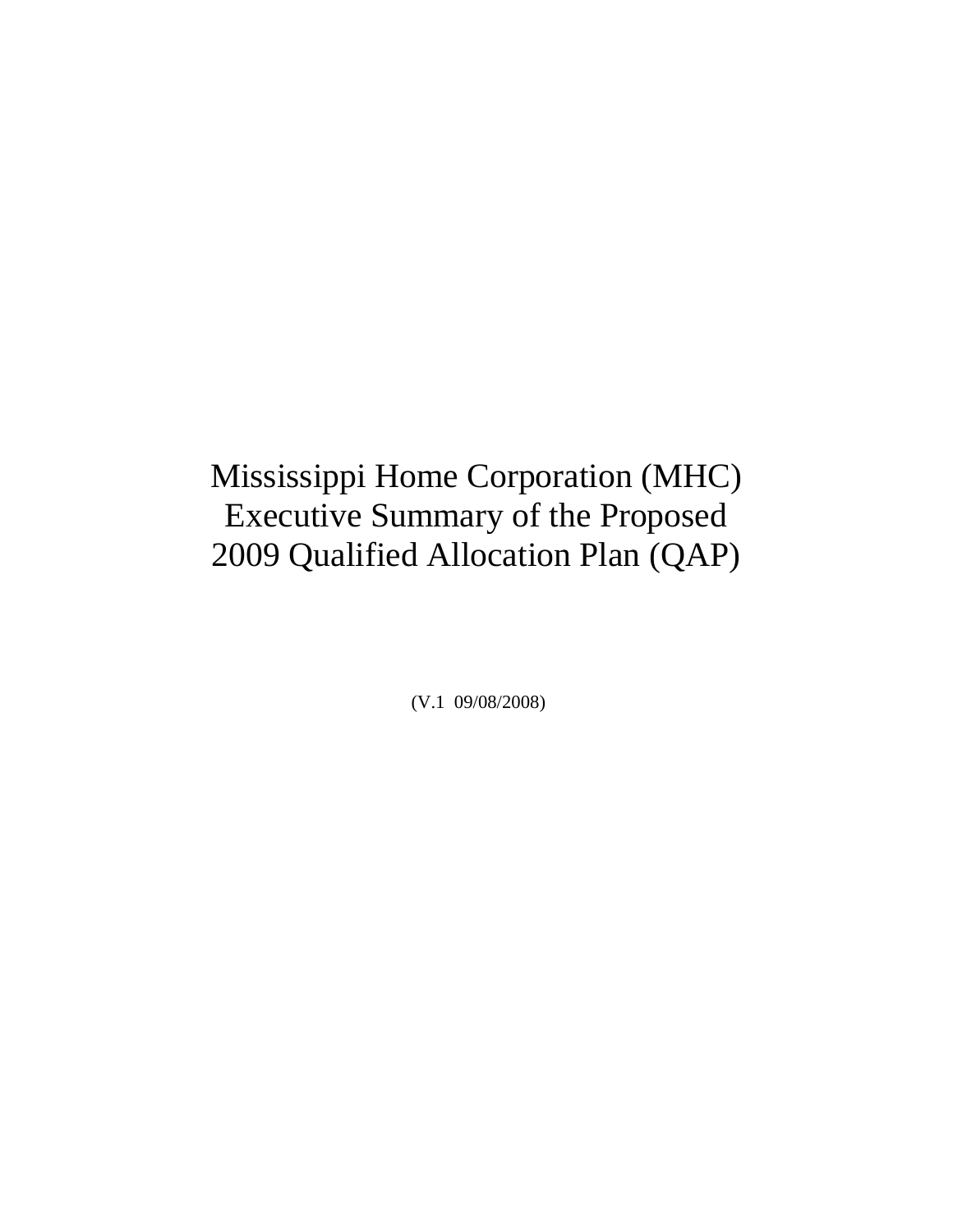#### **Capacity Statement:**

- Take out all reference to GO Zone.
- Remove from the cover page and add as new General Policy and Guideline **(GPAG)** of the Qualified Allocation Plan **(QAP)**.

#### **Introduction:**

- *Letter from the Executive Director.*
- The language will be reviewed and the necessary updates and/or corrections made.

#### **Table of Contents:**

Create a Table of Contents for all Sections and subsections of the QAP.

#### **General Policies and Guidelines (GPAG):**

- All GPAGs will be categorized.
- GPAG #1 (pg 3):
	- o MHC will allocate its *2009 ACA* credit authority, *including additional 2009 credits granted by the Housing and Economic Recovery Act of 2008 (H.R. 3221)***,** and any carry forward, returned, or national pool credits.
- GPAG #12 (pg 6):
	- o Increase the *rehabilitation expenditures* from 10% to *20% in response to H.R. 3221.*
- GPAG #19 (pg 7):
	- o Remove language regarding GO Zone credit awards.
- GPAG #23 (pg 7)
	- o Add language that cashier's check or money order be made payable to MHC.
- GPAG #31 (pg 8):
	- o Edit language stating that the increased cost justification must be submitted *10 (ten) business days prior to the cycle's opening date.*
- GPAG #34 (pg 8):
	- o Remove language referencing GO Zone credit authority.
- GPAG #38 (pg 8):
	- o Add language requiring the *boundary lines of the site be clearly marked and remain marked until the corporation has made its announcements of funded developments.*
- GPAG #40 (pg 9):
	- o This GPAG will be combined with GPAG #46 on page 10.
- GPAG #41 (pg 9):
	- o *Increase the minimum development size from 12 to 24 units.*
- GPAG #46 (pg 10):
	- o Specifications are no longer required; only drawings and elevations of each different design and one complete site layout.
	- o After combining with GPAG #40, proposed language will read as follows: *All applications must include site drawings depicting the front, side and rear elevation(s) for each building design. Final plans, including a complete site layout certified by the development's licensed architect/engineer, must be submitted at the due date of the Tax Credit Reservation. If there have been changes to the final plans from those submitted with the application,*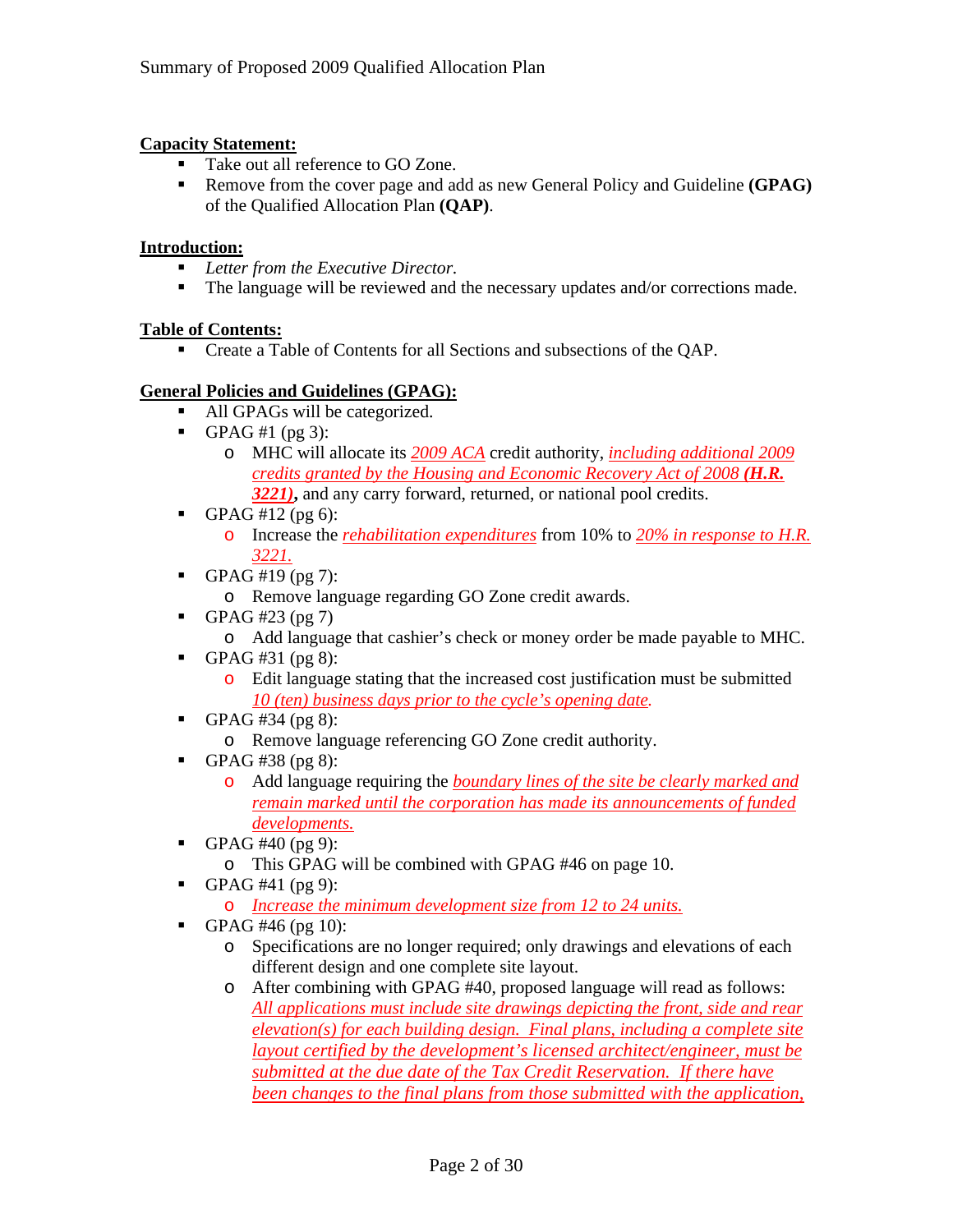*then prior approval must be obtained from MHC. Plans must be submitted in 8½ x 11 or 11 x 17 formats.*

- *New GPAG's:*
	- o *New GPAG requiring the application package to be submitted in three different binders and detail how the information should be packaged. Incorporate Attachment 8 (Tax Credit Application Guidelines) into this GPAG.*
	- o *New GPAG discussing the order in which the corporation will process the application (i.e. Scoring then Threshold).*
	- o *New GPAG requiring developments to utilize the public housing waiting list and must have evidence (in the form of a waiting lists log book) at the site.*
	- o *New GPAG stating developers cannot place an application if there are outstanding fees due to MHC.*

# **Application Cycle and Fees:**

- Change this section to list all important deadlines and all fees. Presented in a chart format.
- Add language about Tax Exempt Bond Reservation Fee
- *Suggest adding a fee for developers not responding to requests made by the corporation in a timely manner.*
- *Add MHC Workshop date (January 28 30, 2009)*
- Only *one cycle (March 30, 2009 to April 3, 2009)*.
- Detail other deadline dates for various reporting requirements.
- Add deadline date for *technical assistance (March 20, 2009 at 5:00pm).*
- Refunding of Servicing fee (page 14): *"The Corporation will grant a partial refund of servicing fees if Tax Credits are returned within six (6) months of the Reservation date. MHC will refund the servicing fees for the credit award less \$20,000 or 15%, whichever is less. There will be no refund beyond this date."*
- Remove language regarding 50% completion certification and add to page 14 section with other status reports.
- **Place Appeals and Public Records Request language in a separate section.**

## **Appeals and Public Records Request:**

- **NEW** section
- No revised language.

## **Tax Exempt Bonds:**

 Add language disclosing that MHC can act as a conduit issuer on multifamily bonds deals.

#### **Set-A-Sides:**

- Take out all GO Zone Set-asides
- Under ACA Set-Asides:

```
o Add $750,000 "Historic" set-aside in response to H.R. 3221
```
**Print a color copy of the Congressional District map.**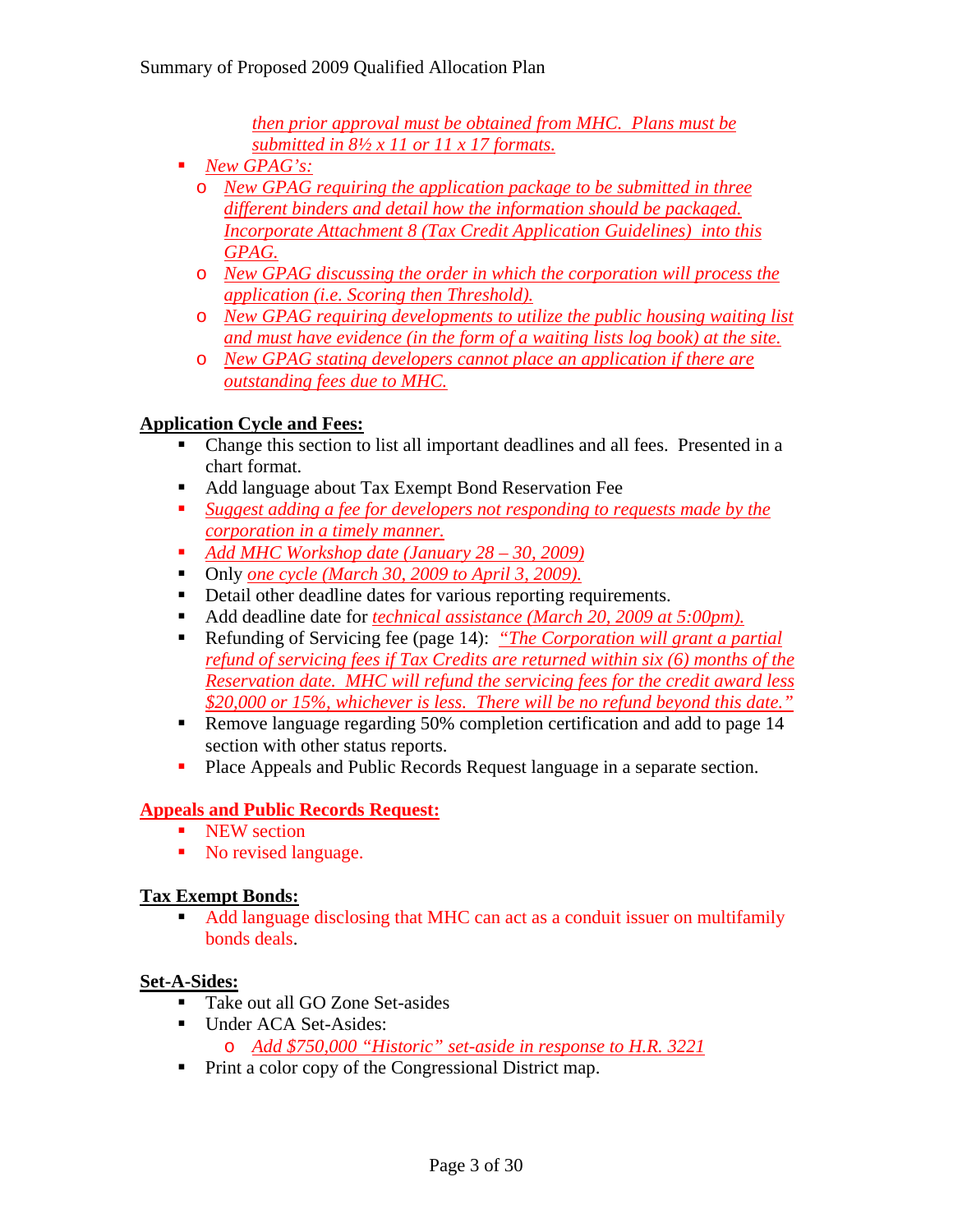# *Summary of Changes to Selection Criteria and Threshold Factors (Proposed QAP language shown in Exhibit B pp. 16-30)*

## **Selection Criteria:**

- Edit total number of points once all components have been finalized.
- #1: Add the following language to 20/50 set-aside: *Additionally the owner agrees to execute an Extended Land Use Agreement committing to serve tenants at this income level for a period of forty (40) years or longer. To receive points, applicants must elect item K(2)(a) on page ? of the application. Single family lease purchase developments are not eligible for points under this category.*
- #5: Community Services and Amenities:
	- o Add language that clarify there must be *two unrelated* services and amenities.
	- o All services and amenities must be listed on the application form. *The application form will be expanded to account for all services and amenities to be listed.*
	- o Applicants must provide *an original copy* of the formal contractual agreement. Agreement should also *state the location and occurrence* of the services.
	- o Community Services:
		- Re-organized and grouped the services together so that they can pick from two different areas.
		- • *Added Community Awareness Events / Activities to the examples of Community Services*.
	- o Examples of Significant Amenities:
		- Clarify that the furnished clubhouse or community building must have designated rooms for tenant activities and meetings.
		- *Add basketball, volleyball and tennis courts*.
		- Multi Function Systems:
			- *Must be of commercial grade*
			- Owners utilizing multi function systems must provide a photo and specifications
	- o Additional points:
		- Cable Television and Internet Access
		- Must be confirmed by letter from the *architect/engineer only*.
		- All units must be built with three (3) distinct networks *and jacks*.
- #6: Public housing waiting list scoring component deleted and moved to GPAG.
- #7: Clarify language and make into bulleted categories that will offer further explanation.
- #9: Development Based Rental Assistance:
	- o Delete Owner Rental Subsidy (Option "C")
	- o Add the following language to Option B: *"This option only applies to Elderly or Single Family (detached) units for those with Section 8 projectbased assistance."*
	- o Increased points from 7 (seven) to 10 (ten).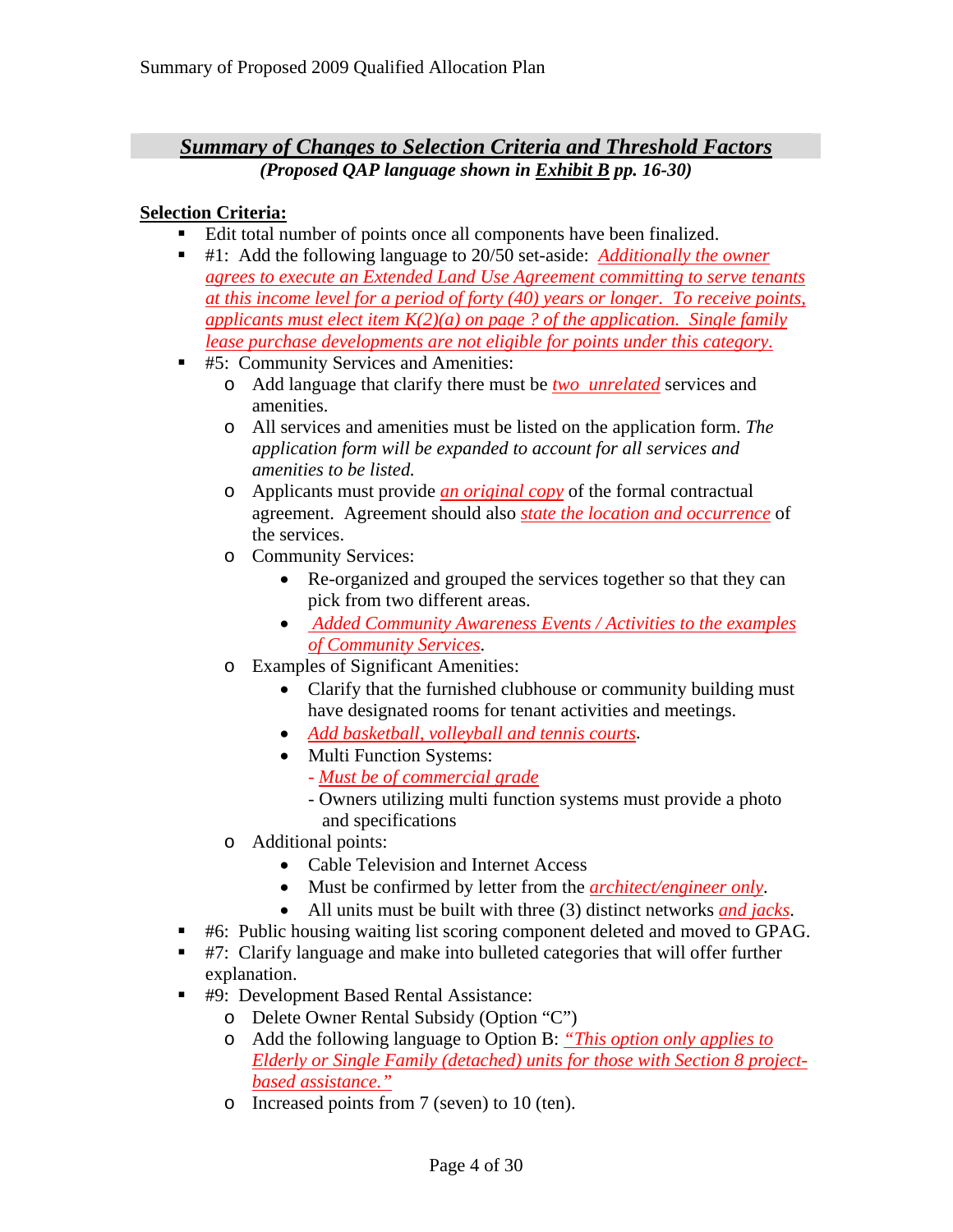- $\blacksquare$  #11: Readiness
	- o Edit language of the leading sentence to read, *"For Developments requesting readiness points, the applicant must include all of the following items in the tax credit application listed below."*
	- o Item #3: Remove the letter of certification and only require the completed Description of Materials Form.
	- o Item #4: Remove language requesting a certification letter from the architect to require the completed certification form.
	- o Item #5: Create a form that will be completed once and will serve as the certification for Description of Materials meeting the Minimum Design Quality Standards (MDQS); Proposed construction and plans meet the applicable building code and permitting requirements; Site development will meet all federal, state, and local requirements; and the design will meet all applicable permit requirements.
		- *Owner, Architect and Contractor will sign and have their signature notarized.*
		- Certification form will be designed by MHC.
	- o Item #6: Clarified existing language.
	- o Item #7: Budgets:
		- Require official letter of acknowledgement in receipt of this documentation from the lender is required.
		- Remove requirement for signed and notarized budgets.
	- o Item #9: Construction Financing: add language stating the following: *"Financing amount must equal the construction loan amount listed on the application form."*
	- o Item #10: Removed and add to *Site Control* under Certificate of Partnership.
- #12 Application Workshop:
	- o Edit language so that it reads that the attendee to the workshop *must* be a principal of the ownership or general partner entity.
	- o Delete the option for the GP to designate an attendee.
- #13 Developer Experience:
	- o Changed the name of the category to Development Experience
	- o Redesigned Experience form
- #14 Management Experience:
	- o Clarified existing language.
	- o Remove language stating that the experience must have occurred within 3 years and changed to only experience for developments that are currently managed will be considered.
	- o Redesigned Experience form
- *#15 Single Family Lease Purchase Development*
	- o *Changed to general component worth 15 points.*
	- o *No minimum requirements due to the Minimum Design Quality Standards.*
- #18 Elderly Developments:
	- o Change the age limit from 55 to 62.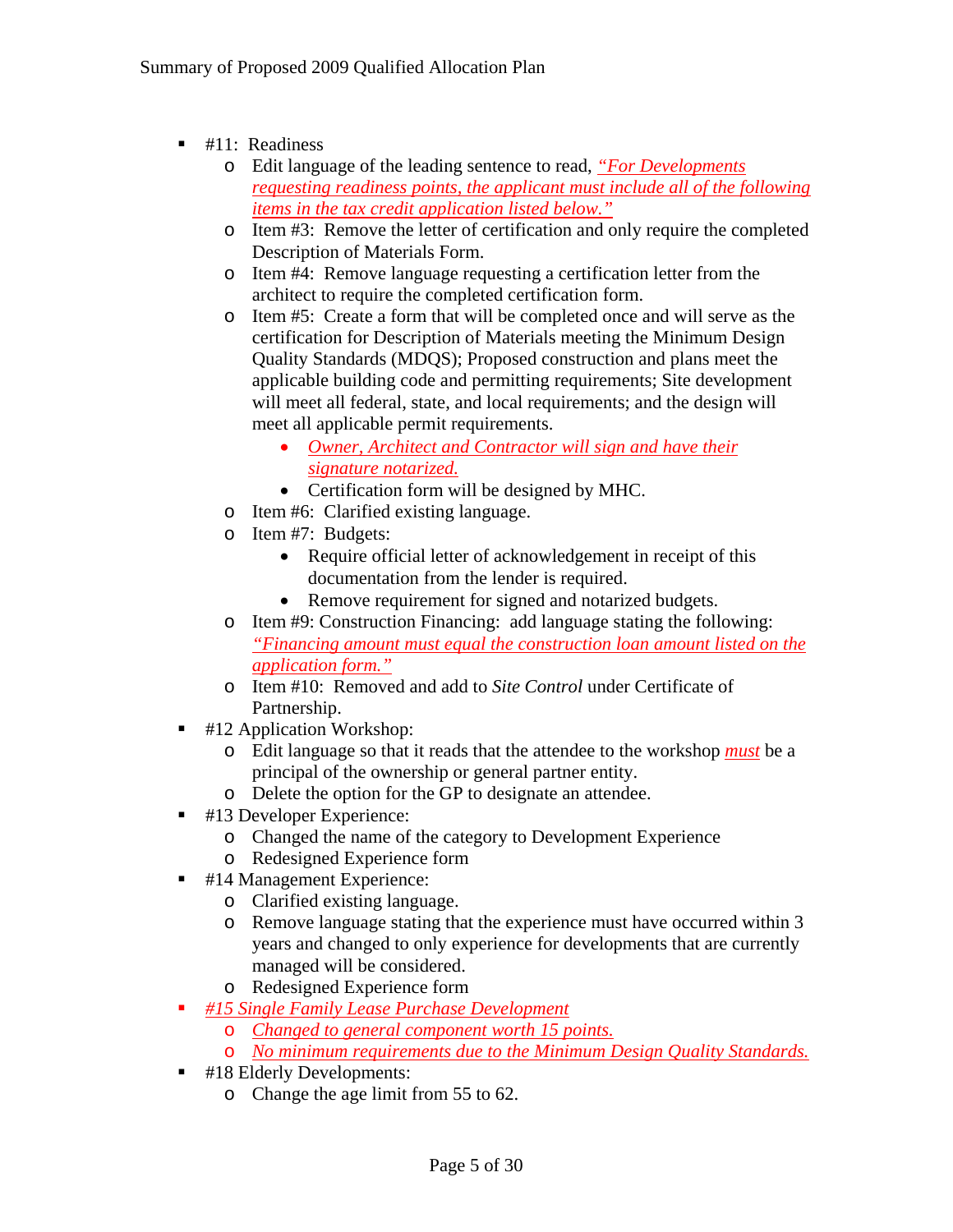- o Combine some paragraphs and re-organized for clarity.
- o Delete Social and Recreational Programs services and amenities and added to Community Services and Amenities scoring component.
- #19: Remove Energy Efficiency from scoring due to enhanced Minimum Design Standards
- *NEW Selection Criteria:*
	- o *Add a new component that will address Quality Enhancements*
	- o *Each item will be worth 2 (two) points for the items below:*
		- *Lowboy Toilets*
		- *Tankless Water Heaters*
		- *Two Car Garages with garage door openers (motorized)*
		- *Carpet in bedrooms*
		- *Low VOC Flooring (to be defined), ceramic tile, or hardwood laminate flooring.*
- Page 38:
	- o Delete all reference to GO Zone Competition under the selection process.
	- o Add item stating that points will be deducted for (1) not tabbing development readiness, (2) not highlighting plans and (3) threshold deficiencies.
	- o Selection Process- Add a priority listing for set-aside funding order:
		- 1. Nonprofit
		- 2. Congressional Districts
		- 3. Single Family Lease Purchase
		- 4. Historic
		- 5. Statewide

## **THRESHOLD FACTORS**

- **Page 19: Remove the first paragraph (REVIEW PROCEDURE) and to GPAG's.**
- Separate into two phases- Phase I (incurable) and Phase II (curable)
- Site Control:
	- o Break into two parts:
		- A) Contracts
		- Make sure all documents are executed properly
		- Add language stating that *all documentation must show the Ownership entity listed in the application form as the owner, lease holder, or buyer of the development*. *Additional language added to state that the seller/leassor must be identifiable and the property must be clearly identified in all documents*.
		- *Addendums to any of the contracts must be included or 2 points will be deducted.*
		- B) *Ownership Structure*
		- *Added item #10 from Readiness*.
		- Require certificate of partnership or corporation for *both the owner and general partner entities.*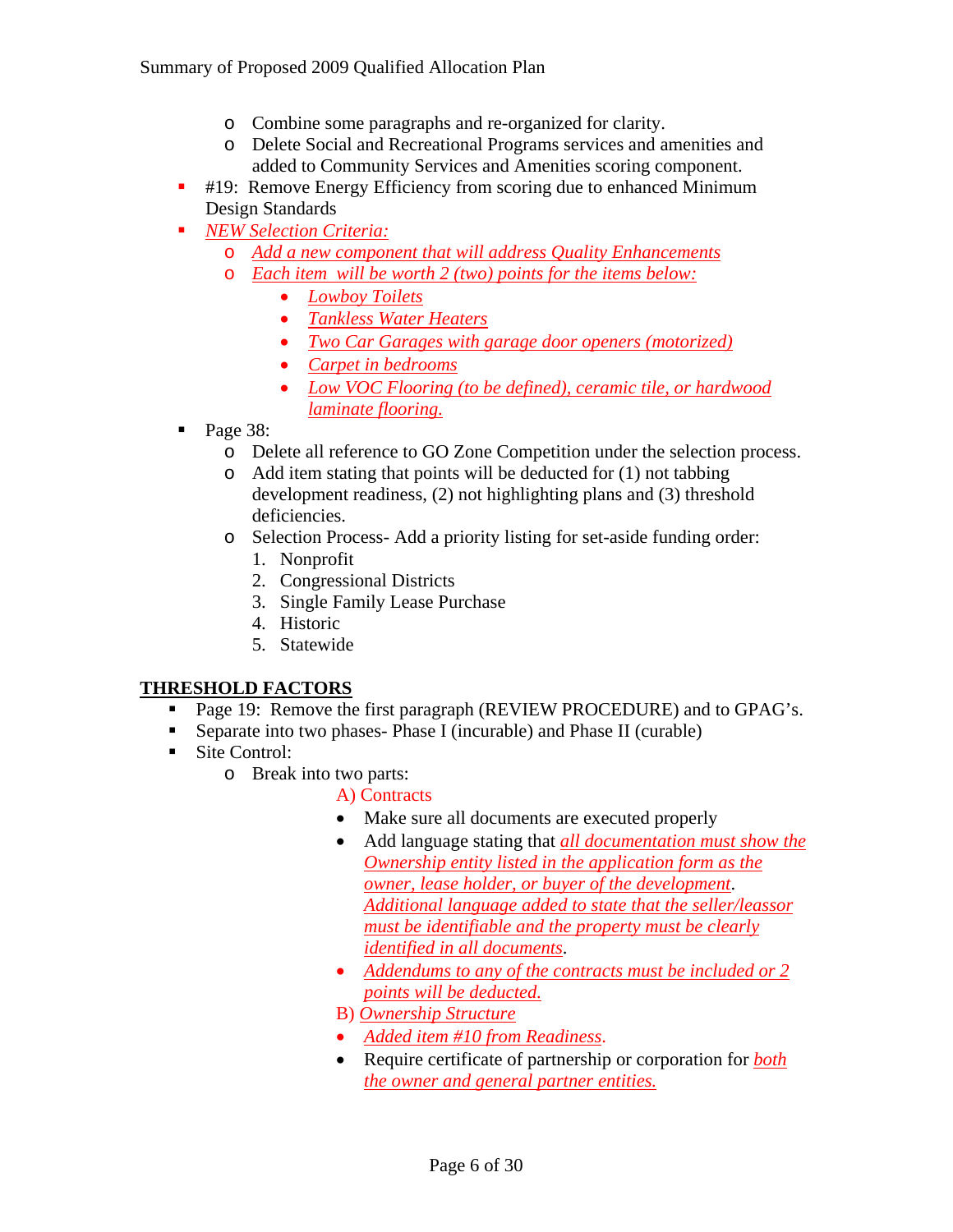- *Require a copy of the business structure to clearly identify all principal members of the ownership entity*.
- Documentation of Need:
	- o Reorganized language for clarity.
- **Permanent Financing:** 
	- o Combined bulleted items on page 21.
	- o Added clarification language for firm commitments
	- o Categorized RD and HUD criteria.
		- Language was added for the HUD Transfer of Physical Assets (TPA) process and required documentation.
- Revise all Threshold forms.

## **MHC Review Procedures:**

- − Create a new section entitled "MHC Review Procedures".
- − *This section will disclose how the corporation will notify the applicants of the results from Selection Criteria and Threshold. It will also disclose the order in which the selection of applicants are made for credit awards.*

## **Application Form:**

MHC will make changes to the application form as necessary.

## **Development Pro-Forma:**

− Added DSCR calculation under each year.

#### **Financial Feasibility Standards:**

- − Combine all green colored attachments into one certification form entitled Financial Feasibility Standards and Certification.
- − Place attachments (forms) at the back of this section and renumber them according to the section (i.e. FF-1, FF-2, …)
- − Separate Replacement Reserves and Operating Reserves into subsections.
- − Add language under Operating Reserves to clarify how the reserves must be maintained: *(These reserves must be maintained at a minimum until the end of 3rd year of the tax credit period following issuance of Forms 8609. After the third year, the developer may draw down the account and replace it with a Letter of Credit acknowledged and agreed by the syndicator)*
- − *Add: MHC will designate certain criteria for developments to be eligible for up to a 30% increase in eligible basis by its authority under H.R. 3221 as follows:*
	- Rehabilitation properties in areas that are not a HUD QCT or DDA
	- Counties that have had five (5) or fewer tax credit developments in the previous 10 years
	- Certain special needs housing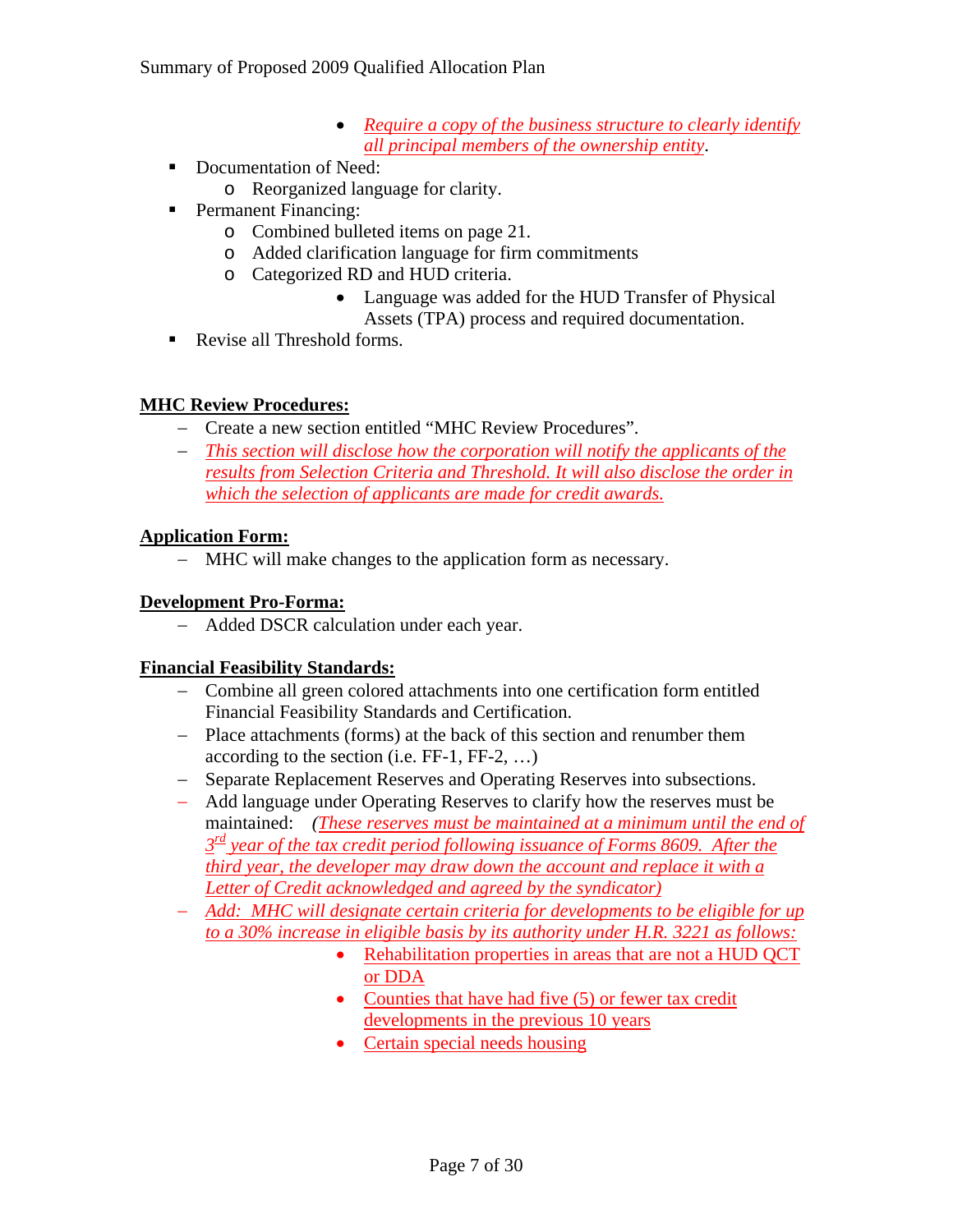#### **Design Quality Standards:**

This complete section of the 2007/2008 QAP will be replaced with the enhanced minimum standards attached to this Executive Summary as **Exhibit A** on pp. 9- 15.

#### **Development Reporting Requirements**

- − Create a new section that identify the various reports we send out that must be completed and returned
	- o Initial Status Report
	- o Quarterly Status Report
	- o 15-Month (50% Completion) Certification
- − Include the deadlines for the Initial, 50% and Quarterly Reports in a chart format
- − Insert templates of all the reports

## **Cost Certification Guidelines:**

- − Section will be renamed 8609 Request Documents
- − Add an introduction statement advising when the 8609 package should be filed and how to properly complete the package.
- − Add all required 8609 documents to this section

## REST OF PAGE LEFT INTENTIONALLY BLANK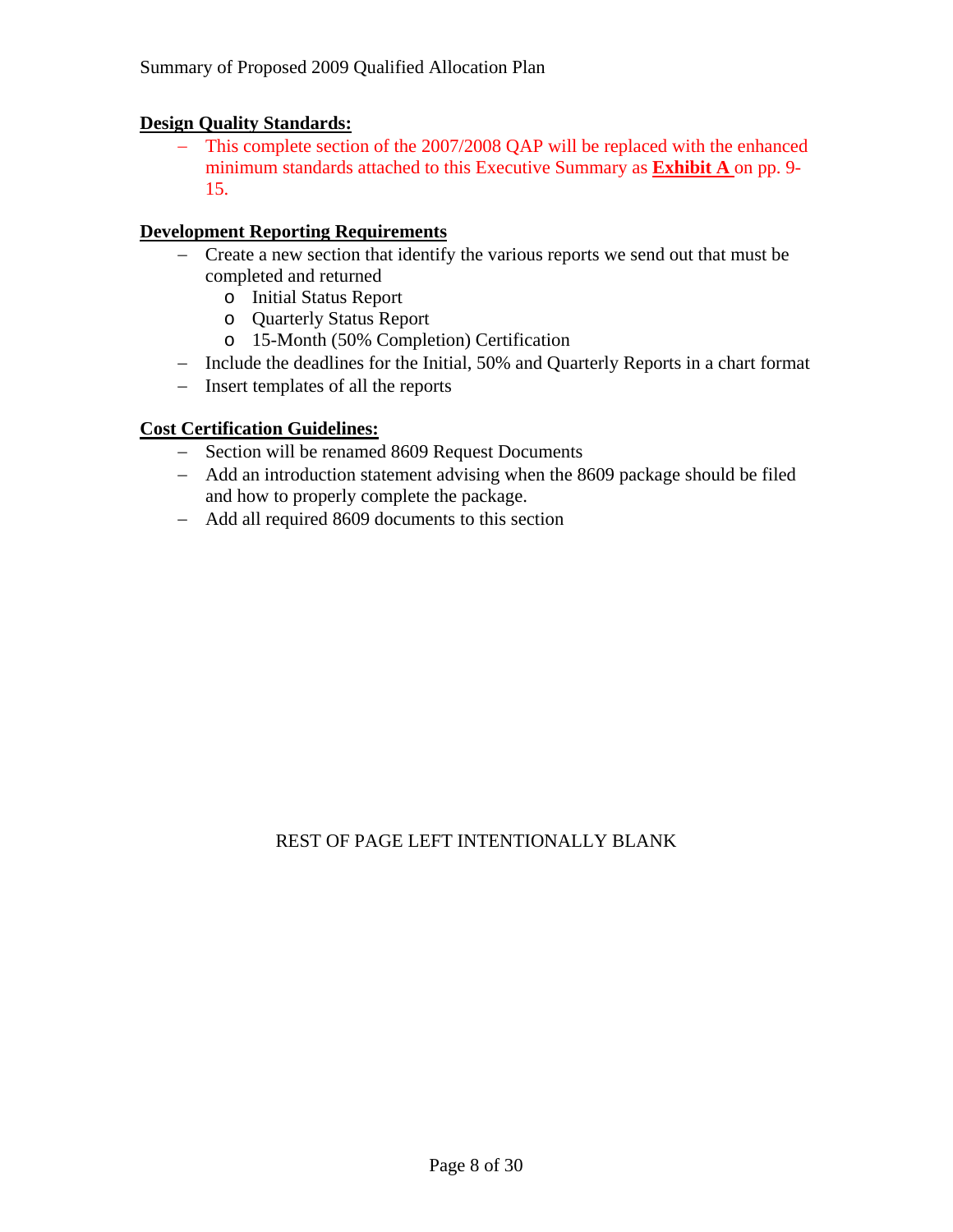# **EXHIBIT A**

# **MISSISSIPPI HOME CORPORATION 2009 QUALIFIED ALLOCATION PLAN MINIMUM DESIGN, DEVELOPMENT & MATERIALS STANDARDS**

The purpose of the Mississippi Home Corp Architectural Review is to determine if a project meets the Agency's recommended architectural standards. When the final plans and specifications are submitted, the Architect shall include a statement that the development has met the minimum criteria. At the completion of construction, the Architect shall certify that the development has complied with all the minimum requirements. FAILURE TO COMPLY WITH THE MINIMUM STANDARDS WILL RESULT IN A LOSS OF CREDITS.

## **MINIMUM DESIGN STANDARDS**

## **UNIT LIVABILITY:**

## **SINGLE FAMILY LEASE PURCHASE & APARTMENT UNIT PLAN DESIGNS**

The long-term marketability of apartment units is affected not only by their sizes but also by the livability of the units.One important functional component of livability is the ability of the space to accommodate the potential number of occupants and the basic pieces of common furniture necessary for daily activities. A well thought-out furniture plan may reveal conflicts in the unit layout which are not otherwise obvious. Please provide typical unit plans at 1/4 scale.

## **OVERALL SIZE REQUIREMENTS**

- **1.** The minimum heated/cooled area for a single family detached three bedroom/two bath home will be 1,300 square feet. The minimum heated/cooled area for a single family detached four bedroom/two bath home will be 1,700 square feet.
- 2. Average lot sizes of no less than 7,500 square feet (single family detached).
- 3. At least eighty percent (80%) of the home's exterior being brick or equivalent surface, i.e. Hardiboard or similar cement composite board.
- 4. Master bedrooms should be at least 12'x14' (13'x15' is preferred)
- 5. Secondary bedrooms should be at least 10'x10' (11'x12' is preferred).
- 6. Hallways must be a minimum of 3'4 in width (measured from face of stud to face of stud). This will accommodate a 2'8" door and allow for wheelchair access as well as moving furniture without damage to walls.
- 7. Secondary baths must have at least one door that is 2'8". This allows for wheel chair access (Fair Housing standard).
- 8. 9' Ceiling heights. This will conform to current market rate standards.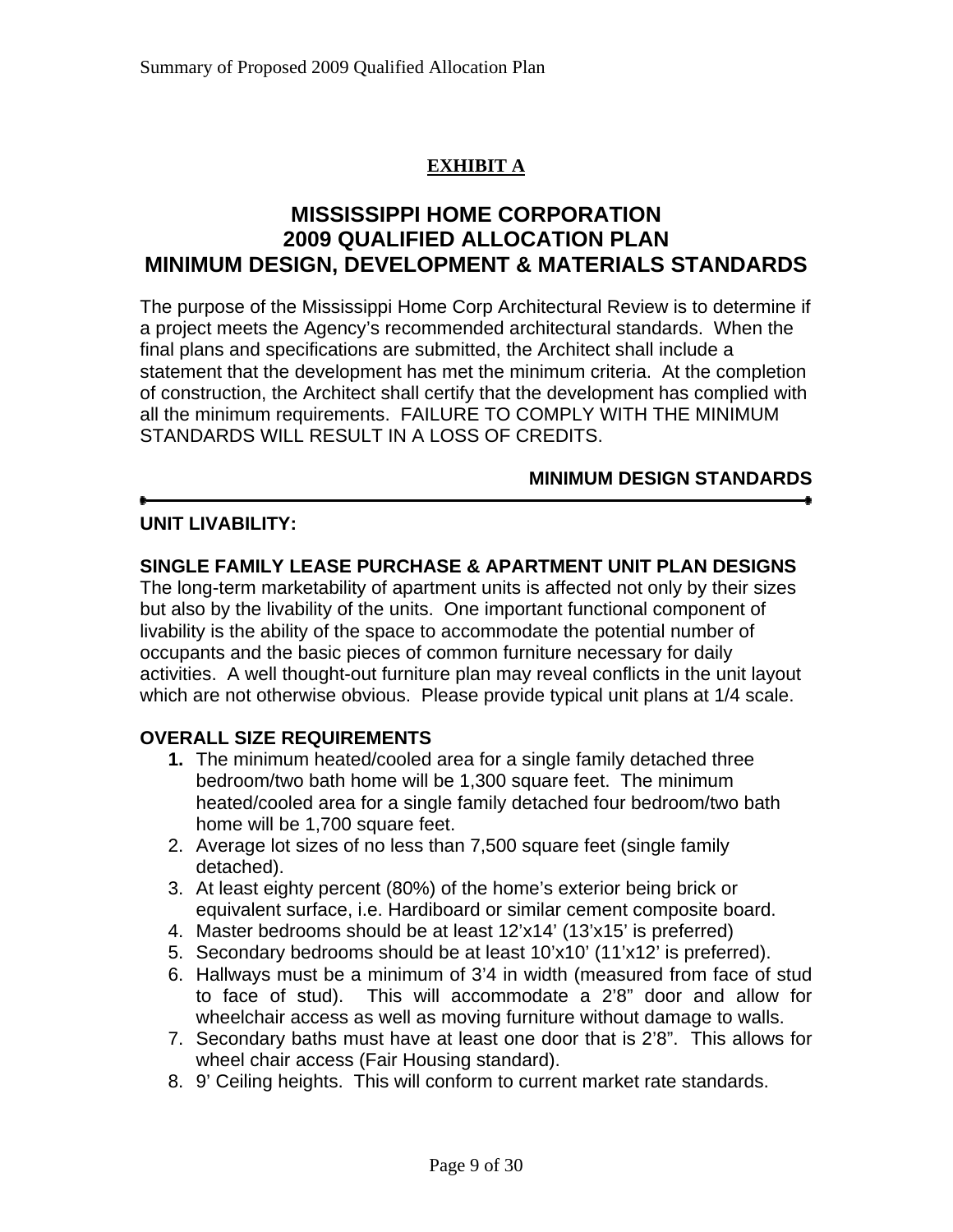- 9. The minimum requirement is a two-car carport. The minimum dimensions for a two cars should be 20'x21' (inside face of stud to face of stud). A minimum of 50 sq.ft. of enclosed storage is required.
- 10. Owner shall provide a maintenance schedule of items to be replaced prior to the purchase of the units by the Tenant.
- 11. Paved driveways.
- 12. Entrance Appeal (Provide adequate entrance signage with landscaping)
- 13. Side by side washer and dryer connections.
- 14. Landscape Plan and Maintenance (Applicants shall maintain lawns and landscaping throughout the required compliance period.)
- 15. Architectural Shingles for roofs.
- 16. Development note: provide curb & gutter with sidewalks (4' min width) and underground utilities in new communities. Scattered lot developments should conform to existing standards of surrounding development.

## **KITCHEN**

1. Kitchen cabinets and appliance space recommended at 16 lineal feet for 2 & 3 bedroom units with the addition of a pantry for larger units Utilize 16 clear counter space on one side of each appliance and fixture and a minimum of 9" on the opposite side of a range.

# **CLOSETS**

- 1. Recommend minimum of 12 lineal feet of closet rod in master bedroom and 5 lineal feet in other bedrooms.
- 2. Entry coat closet and linen closet in multiple bedroom units, if possible.

## **COMMON AREAS**

- 1. Community/Recreation facility will be a minimum of 1,200 square feet or 20 sq ft per unit for family; which ever is greater. The facility will include a community kitchen, sink, refrigerator and range or microwave. Management office will be no less than 100 sq ft.
- 2. Maintenance workshop and storage room that provides a workbench, sink and shelving area
- 3. Common area laundry room when washers/dryers are not provided in the units. The common laundry room must provide 1 washer/dryer per 12 family units.
- 4. Elevators are required in developments that provide for senior housing and special needs.
- 5. Exterior trash enclosures should have enclosure protection and a nearby hose bib; for Multi-Family developments or for those developments located in areas where services are not provided by local municipalities.
- 6. Playgrounds, Community Centers and Mail Kiosks should have sufficient separation as to provide safety for the children and minimize traffic congestion for the various functions.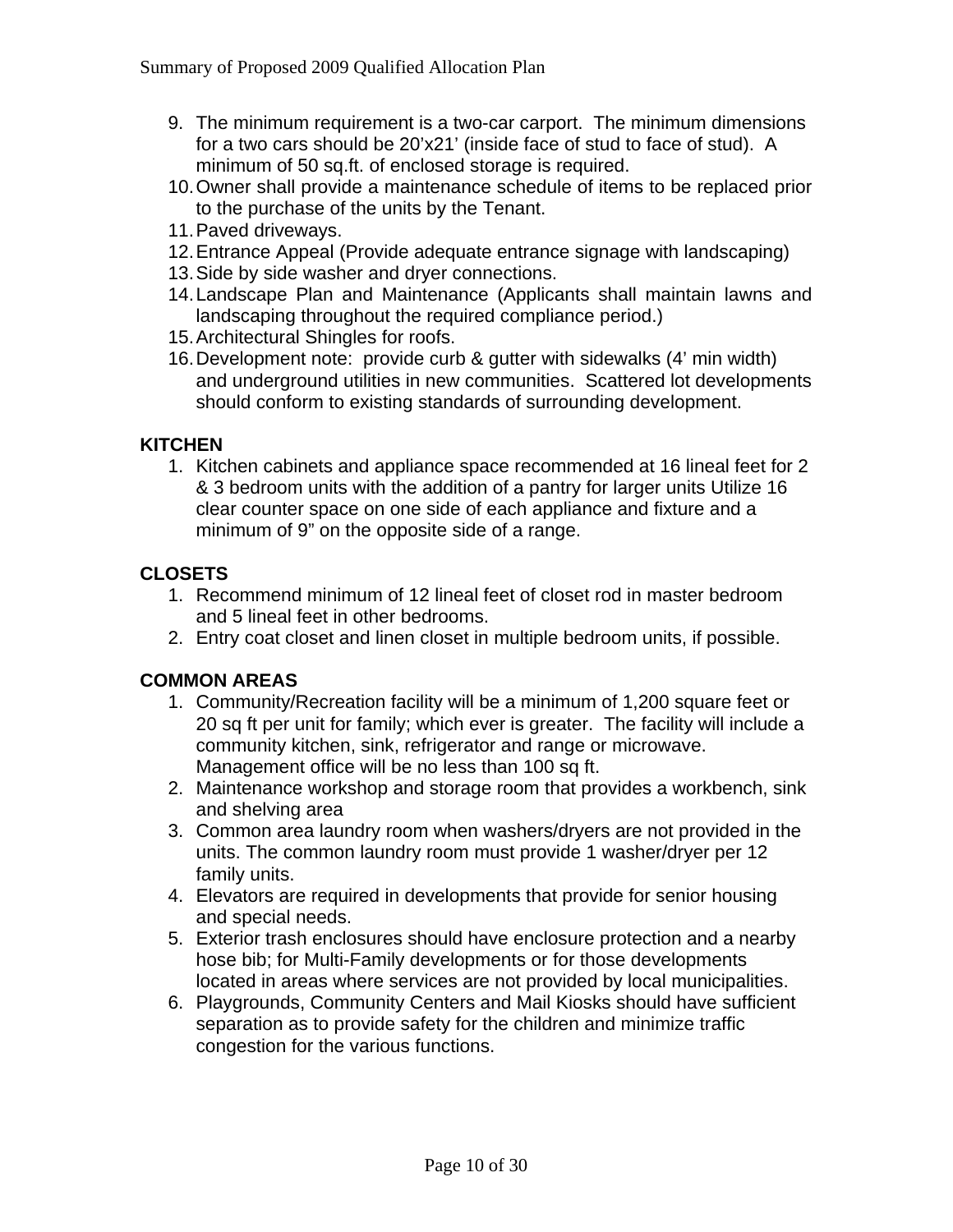# **ENERGY EFFICIENCY / GREEN (SUSTAINABLE) DESIGN**

- 1. Use of all Energy Star rated appliances.
- 2. Use of low or zero V.O.C. (Volatile Organic Compounds) interior paints.
- 3. Use of Formaldehyde-free insulation
- 4. Use of at least of one (1) high efficiency toilet or dual flush per unit.
- 5. Use of double glazed, insulated energy efficient windows
- 6. Use of alternate, high efficient H.V.A.C. sources and delivery systems (14 SEER).
- 7. Use of water efficient landscape plants
- 8. Use of efficient, compact site design (when local codes allow).
- 9. Use of Gutters and downspouts at eaves less than 12" on 1 story and less than 24" on  $2<sup>nd</sup>$  level. Downspouts to underground drain system or concrete splash blocks or hard surface required.
- 10. Use of PEX Manifold (Maniblock) plumbing systems for domestic water if locality approves.
- **11.** Use of Day-lighting. Day-lighting includes strategies for increasing the percentage of illumination provided by natural light by optimizing building orientation and room layout.

# **SITE ACCESSIBILITY**

- 1. Accessible path to the primary entry of all ground floor units
- 2. Identify all common area facilities on an accessible path (show walkways slope and landing dimensions at ramps. accessible parking spaces. van stall location, and trash enclosures)

Note: The development must be designed in accordance with all applicable handicapped accessibility requirements. In particular, it should be noted that if the project also receives funding from a federal source, federal laws governing accessibility may apply.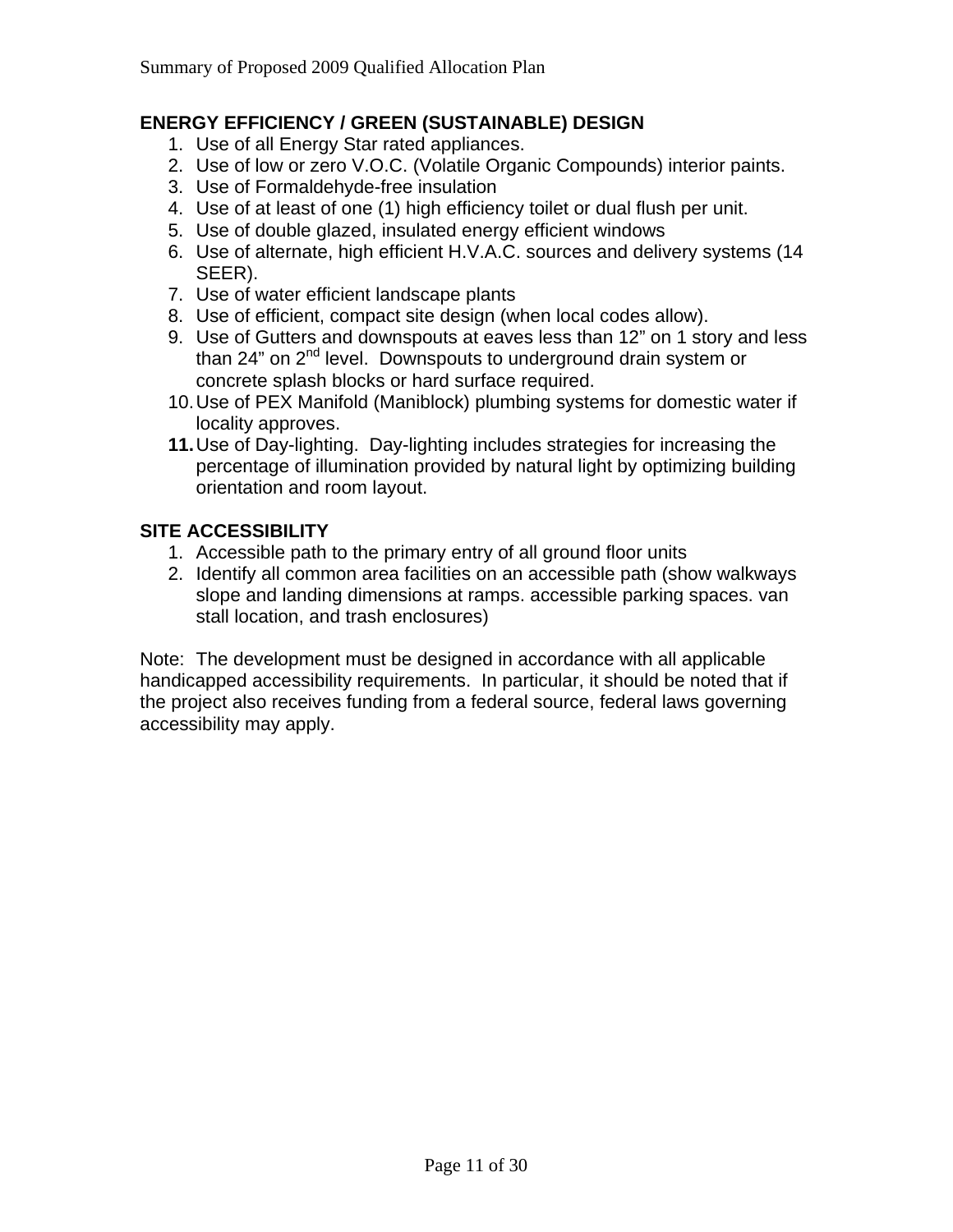## **Overall Impact**

Avoid letting garages, driveways dominate the streetscape – more specifically in Traditional Neighborhoods or Compact Sites. Consider placing them at the rear or side of the site to allow a majority of dwelling units to "front on" the street. A mix of both front loaded and rear garages provides "character" in the development. Consider planting trees and shrubs to soften the overall impact and provide shade and noise reduction.

#### **Vehicle/Pedestrian Interaction**

Design to minimize conflicts between vehicles and pedestrians. Consider separating bicycle and pedestrian paths from vehicular traffic. Consider linking open spaces so that they form an uninterrupted network of vehicle-free areas. Consider traffic calming strategies to slow down cars within the development.

#### **Adequate Size**

Ensure that private open space is large enough so that it can actually be used. Avoid spaces, particularly balconies, decks and porches that are too narrow to accommodate furniture.

#### **Nighttime Lighting**

Consider a lighting plan for shared open spaces that provides light from a variety of sources. Match lighting intensity and quality to the use for which it is intended; i.e. the lighting required for a pedestrian path is substantially different from that required to illuminate streets. Avoid lighting which shines directly into dwelling units or is overly intense and bright. Consider light fixtures which minimize overall light "pollution;" i.e. fixtures with shields which prevent lighting the nighttime sky. Consider energy efficient lighting whenever possible.

#### **Landscaping is not a Secondary Consideration**

Good landscaping is critical to the quality of any development. Consider how landscaping and planting will be handled from the very beginning of the design process. Avoid considering landscaping as an "extra" that can be added in at the end of the development or, worse, eliminated in the name of cost control.

#### **Building Scale and Massing**

Relate the size and bulk of the new structure to the prevalent scale in other buildings in the immediate neighborhood.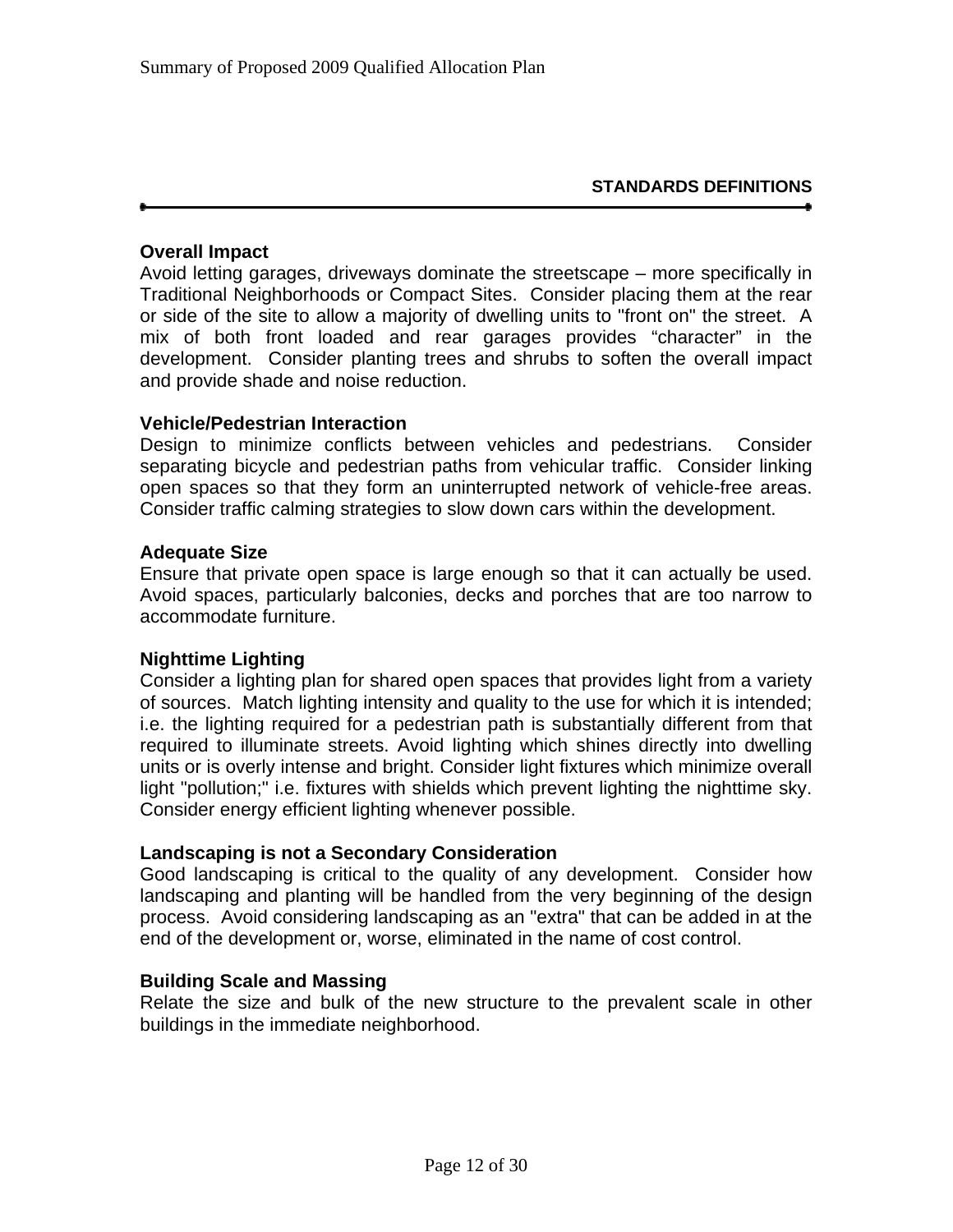## **Building Form**

Consider utilizing a variety of building forms and roof shapes rather than box-like forms with large, unvaried roofs. Consider how the building can be efficiently manipulated to create clusters of units, including variations in height, setback and roof shape. Make sure various forms and shapes work together to create a coherent whole.

#### **Image**

Avoid creating a building that looks strange or out of place in its neighborhood. Consider a building image that that fits in with the image of good quality market rate housing in the community where the development is located.

#### **Visual Complexity**

Consider providing as much visual and architectural complexity as possible to the building's appearance while maintaining a hierarchy of scale and a unified overall form. Consider breaking a large building into smaller units or clusters. Consider variations in height, color, setback, materials, texture, trim, and roof shape. Consider variations in the shape and placement of windows and other façade elements. Consider using landscape elements to add variety and differentiate homes from each other; more specifically in Traditional Neighborhoods.

#### **Facade**

Relate the character of the new building façade to the façades of similar, good quality homes in the surrounding neighborhood or region. The minimum roof pitch will not be less than 6/12 (7/12 or greater is preferred). Horizontal buildings can be made to relate to more vertical adjacent structures by breaking the façade into smaller components that individually appear more vertical.

#### **Trim and Details**

Trim and details can provide warmth and character to a building's appearance, particularly on street facades. In general, the complexity, depth and proportion of trim should relate to that used in good quality middle-income housing in surrounding neighborhoods. Carefully consider the design of porch and stair railings, fascia boards, corners, and areas where vertical and horizontal surfaces meet - for example where a wall meets the roof. Generally put trim around windows. Consider adding simple pieces of trim to the top and bottom of porch columns. Vary the dimension from an eve (18' minimum) and a rake (4' minimum) detail.

#### **Materials and Color**

Creative use of materials and color can add variety and visual interest to any façade. In general, consider materials and colors - for the façade (including foundation walls) and for the roof - that are compatible with those in similar, good quality buildings in the surrounding neighborhood or region. Avoid introducing drastically different colors and materials than those of the surrounding area. Consider using materials and construction details that do not require repeated or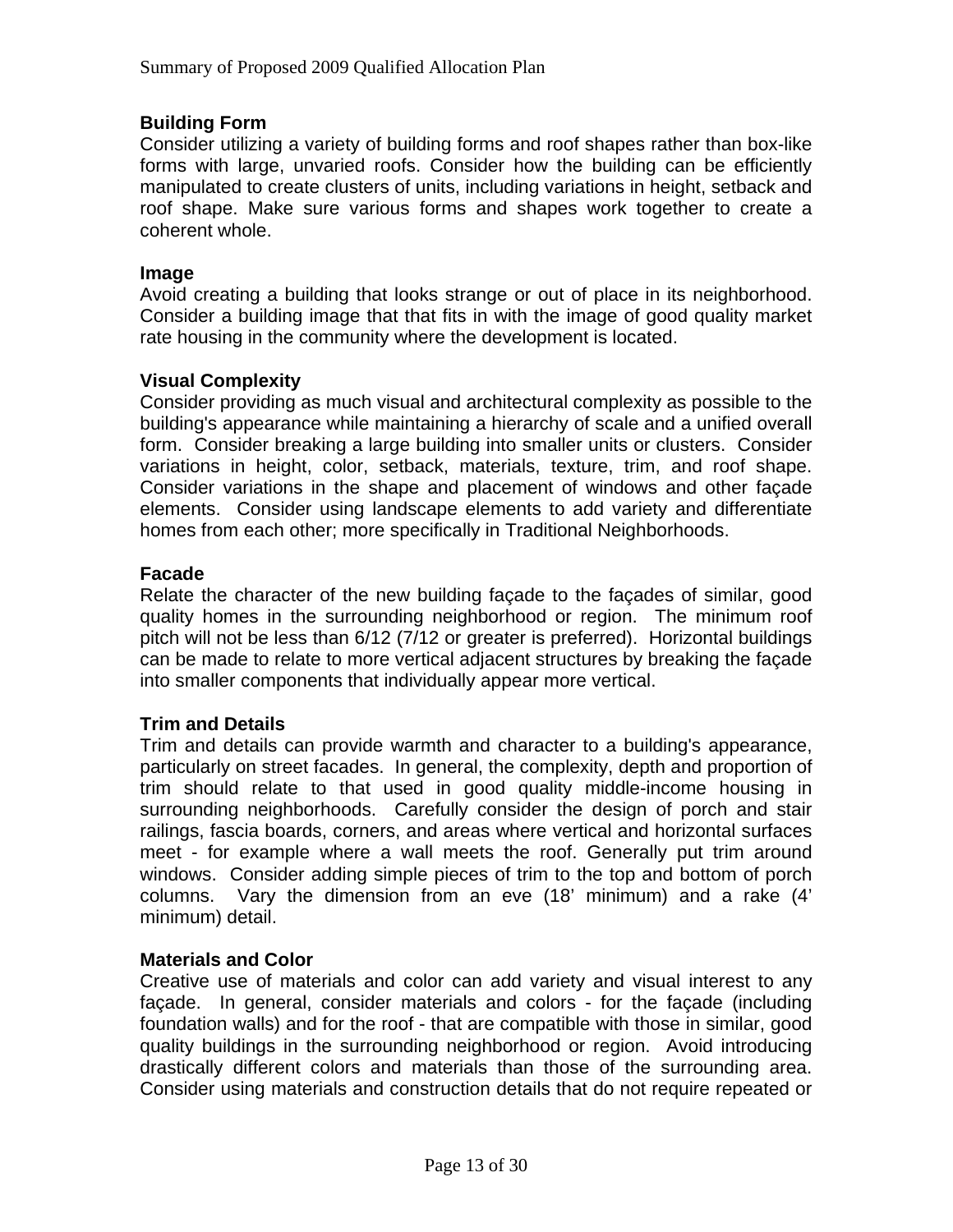expensive maintenance. Favor materials that residents can easily maintain themselves after the homes complete the compliance period. Consider using materials with high levels of recycled content or "Green" where possible.

## **Room Relationships**

Unit layout and room organization will be partly determined by the homes, orientation and location on the site and user profile. Consider activities and behaviors in each space to allow adequate room and durable materials for these activities. Create a clear separation of the private sleeping areas from the less private living areas. Avoid excessive circulation space.

## **Room Design**

Consider how individual rooms will be used. Test furniture arrangements, outlet, telephone, cable jack, and light fixture locations to ensure that all rooms can be reasonably furnished. Consider partly enclosing kitchen to allow flexibility in dining/living room use. The master bedroom should have a private bath in homes with three or more bedrooms; other bedrooms will share bathrooms. Consider how rooms can be arranged to accommodate working at home.

## **Daylight and Ventilation**

Access to natural light in all bedrooms and the living room is essential and cross ventilation throughout the unit is encouraged. Consider layouts that allow natural light to the kitchen and allow the natural ventilation and lighting of bathrooms.

#### **Storage Space**

Provide as much interior storage space as possible (this includes access to attic storage as well). At a minimum provide an amount of bulk storage commensurate with the size of the home and the number and ages of residents it is expected to accommodate, including: coat closets in the entry area, large closets in the bedrooms, linen closets, pantry spaces in or near the kitchen, and exterior storage rooms (see #6 under Room Design). Assume two occupants per bedroom for storage purposes.

#### **Materials**

Avoid materials that require frequent maintenance, especially by specialists. Consider materials that residents can maintain themselves. Provide floor coverings appropriate to use in room - generally use resilient flooring in kitchens, bathroom, laundries, dining rooms and entries. Consider "healthy" building materials for interior finishes and materials, and when selecting carpet, resilient flooring, paint, glues, cabinets, etc... Evaluate selection of materials in terms of lifecycle and environmental cost.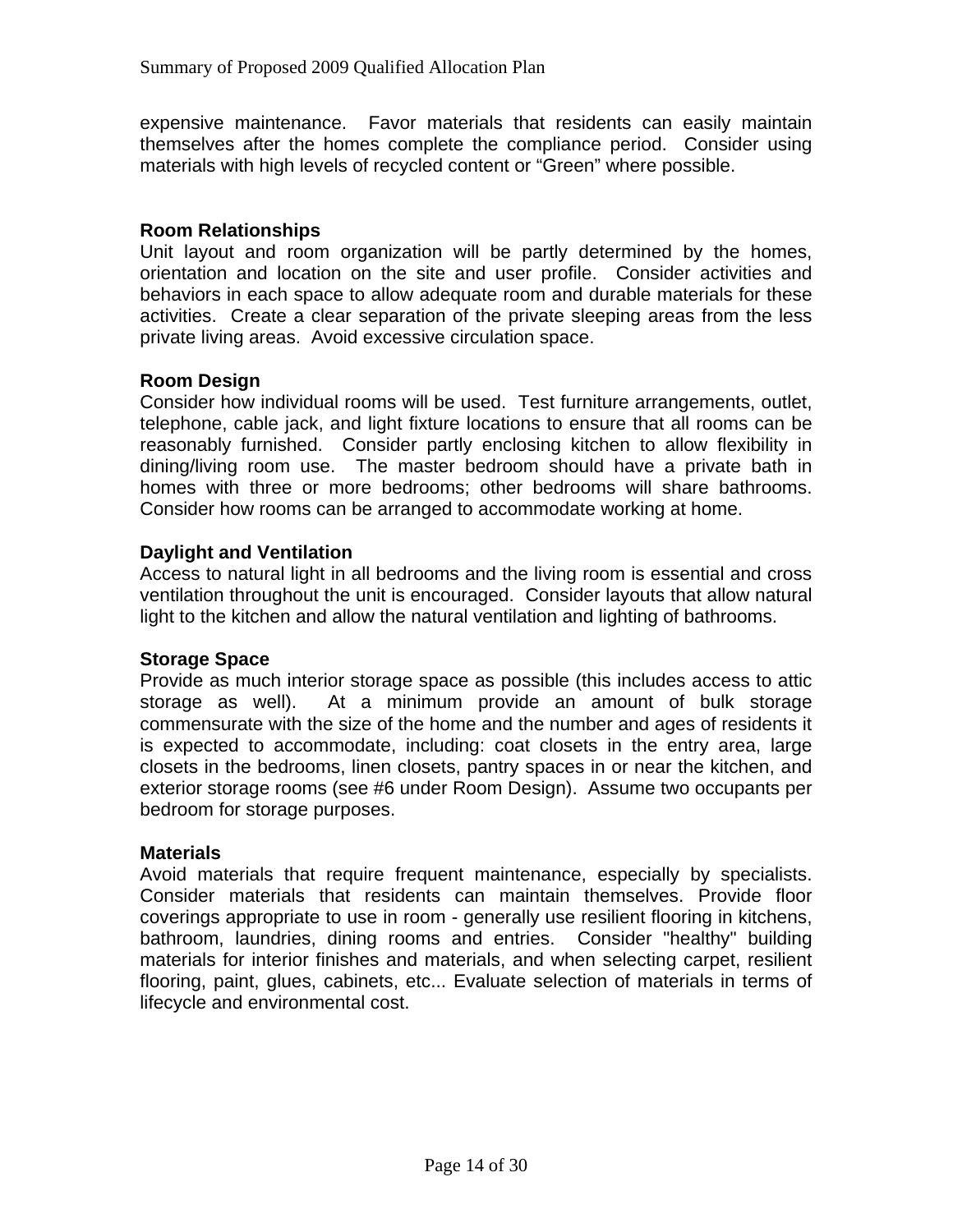#### **Build it to Last**

Inexpensive, low quality, materials can make any development look "cheap." Quality materials and finishes, on the other hand, contribute to the longevity of a development and to its ability to appreciate - not depreciate in value. They also make a development easier to maintain, potentially reducing operating costs.

"Building in" energy and environmental efficiency - through better windows, insulation and equipment - reduces operating costs over the life of the building.

While recommending doing everything possible to include high quality materials and finishes, we also recognize that affordable housing developments usually face severe cost constraints. Not every product or system can be top of the line. In these circumstances, consider favoring exterior materials and finishes over interior ones when making tradeoffs. Likewise, consider favoring products and systems which are permanent and hard to replace over those that the occupant can replace.

Ultimately, the over-riding goal is to construct the dwelling units with methods and materials in order to provide a minimum service life of 50, preferably 75 years.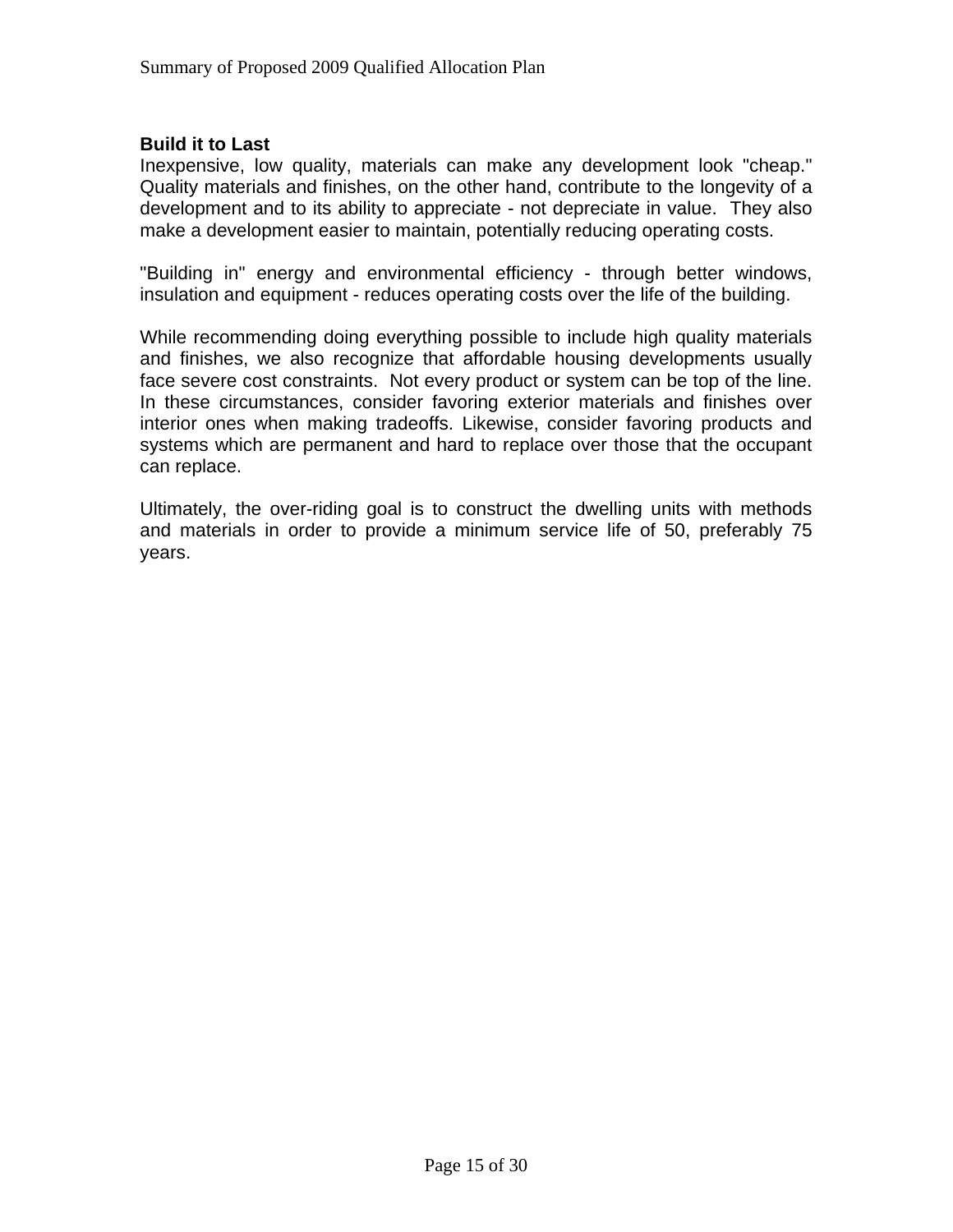## **EXHIBIT B**

# *Proposed QAP Language*

Selection Criteria and Threshold Factors

## *SELECTION CRITERIA*

The development sets aside at least twenty percent  $(20%)$  of the units for persons at or below fifty percent (50%) of the Area Median Gross Income of the county where the development is located. Additionally the owner agrees to execute an Extended Land Use Agreement committing to serve tenants at this income level for a period of forty (40) years or longer. To receive points, applicants must elect item  $K(2)(a)$  on page of the application. Single family lease purchase developments are not eligible for points under this category.

#### **10 points**

2. The development commits to extend compliance period to forty (40) years or longer. Single family lease purchase developments are not eligible for points under this category. To receive points, applicants must elect item L on page  $\_\_$ of the application.

#### **5 points**

| INGPULL.                                     |                 |               |                    |           |
|----------------------------------------------|-----------------|---------------|--------------------|-----------|
| 0% to 0.9% Housing with Selected Conditions* |                 |               | 1 point            |           |
|                                              | Carroll         | Tippah        | Tishomingo         |           |
| 1% to 1.9% Housing with Selected Conditions* |                 |               | 2 points           |           |
| Alcorn                                       | Amite           | Clarke        | Clay               | Issaquena |
| Itawamba                                     | Lafayette       | Oktibbeha     | <b>Prentiss</b>    | Rankin    |
|                                              |                 | Stone         |                    |           |
| 2% to 3.9% Housing with Selected Conditions* |                 |               | <b>3 Points</b>    |           |
| Adams                                        | Attala          | <b>Benton</b> | Calhoun            | Chickasaw |
| Choctaw                                      | Claiborne       | <b>DeSoto</b> | Forrest            | Franklin  |
| George                                       | Grenada         | Hancock       | Harrison           | Jackson   |
| Jasper                                       | Jefferson       | Jones         | Kemper             | Lamar     |
| Lauderdale                                   | Lawrence        | Lee           | Leflore            | Lincoln   |
| Monroe                                       | Neshoba         | <b>Newton</b> | <b>Pearl River</b> | Pike      |
| Pontotoc                                     | Quitman         | Smith         | Tate               | Union     |
| Warren                                       | Webster         | Wilkinson     | Yalobusha          |           |
| 4% to 5.9% Housing with Selected Conditions* |                 |               | 4 points           |           |
| Coahoma                                      | Copiah          | Covington     | Greene             | Hinds     |
| Holmes                                       | Jefferson Davis | Lowndes       | Madison            | Marion    |
| Marshall                                     | Montgomery      | Noxubee       | Perry              | Scott     |
| Simpson                                      | Tallahatchie    | Tunica        | Washington         |           |
| 6% to 7.9% Housing with Selected Conditions* |                 |               | 5 points           |           |
| <b>Bolivar</b>                               | Humphreys       | Leake         | Panola             | Sharkey   |
| Sunflower                                    | Walthall        | Winston       | Yazoo              |           |

3. The development is located in a county where, according to the 2000 Census  $\mathbf{R}_{\mathbf{P}}$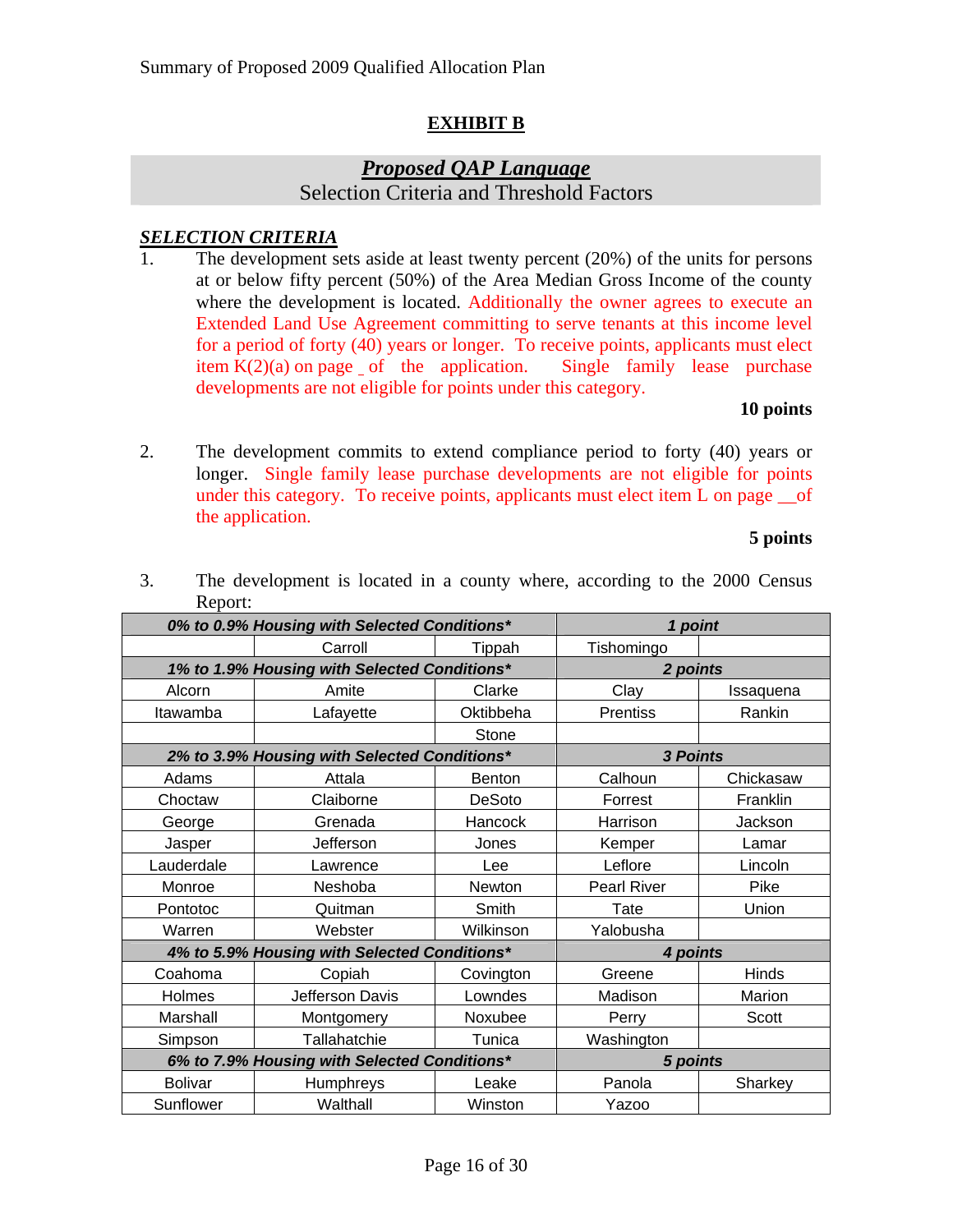#### *\*Source: U.S. Census Bureau, Census 2000, STF3*

The variable "Selected Conditions" is defined for owner and renter occupied housing units as having at least two of the following conditions: (1) lacking complete plumbing facilities, (2) lacking complete kitchen facilities, (3) with 1.01 or more occupants per room, (4) selected monthly owner costs as a percentage of household income in 1999 greater that 30 percent, and (5) gross rent as a percentage of household income in 1999 greater than 30 percent.

4. The development targets families by designating at least 25% of its units three or more bedrooms.

#### **10 points**

*NOTE: Developments that elect to receive points in this category cannot elect to receive points for being a Preservation or Hope VI Development.* 

5. The development offers tenants community services in at least two (2) unrelated areas and provides at least two (2) unrelated significant amenities not otherwise required by the entity providing financing or typically present in low-income rental housing. For services and amenities not listed, please contact MHC for prior approval within the timeline allowed for Technical Assistance. *(See Chart 1 of Section 2: Application Cycle and Fees)*

> **Minimum 15 points Maximum 20 points**

#### **Examples of Community Services**:

- A. Personal Development
	- i. Computer Classes
	- ii. GED Training
	- iii. Job Training
	- iv. Foreign Language Courses
- B. Counseling Programs:
	- i. Homebuyer Education
	- ii. Credit Counseling
	- iii. Personal Budget
	- iv. Mental Health Program
- C. Child Development:
	- i. After School Program
	- ii. Child Care Services
- D. Community Awareness Events / Activities:
	- i. Fire Safety
	- ii. Health Fair
	- iii. Drug and Alcohol Prevention
	- iv. Crime Watch

Tenant community services must be provided for a minimum of ten (10) years beyond the placed in service date. Applicants must provide an original copy of the formal contractual agreement that appears on the service provider's letterhead and it must be executed by both the applicant and service provider. The service contract must also disclose the location and occurrence of the services. The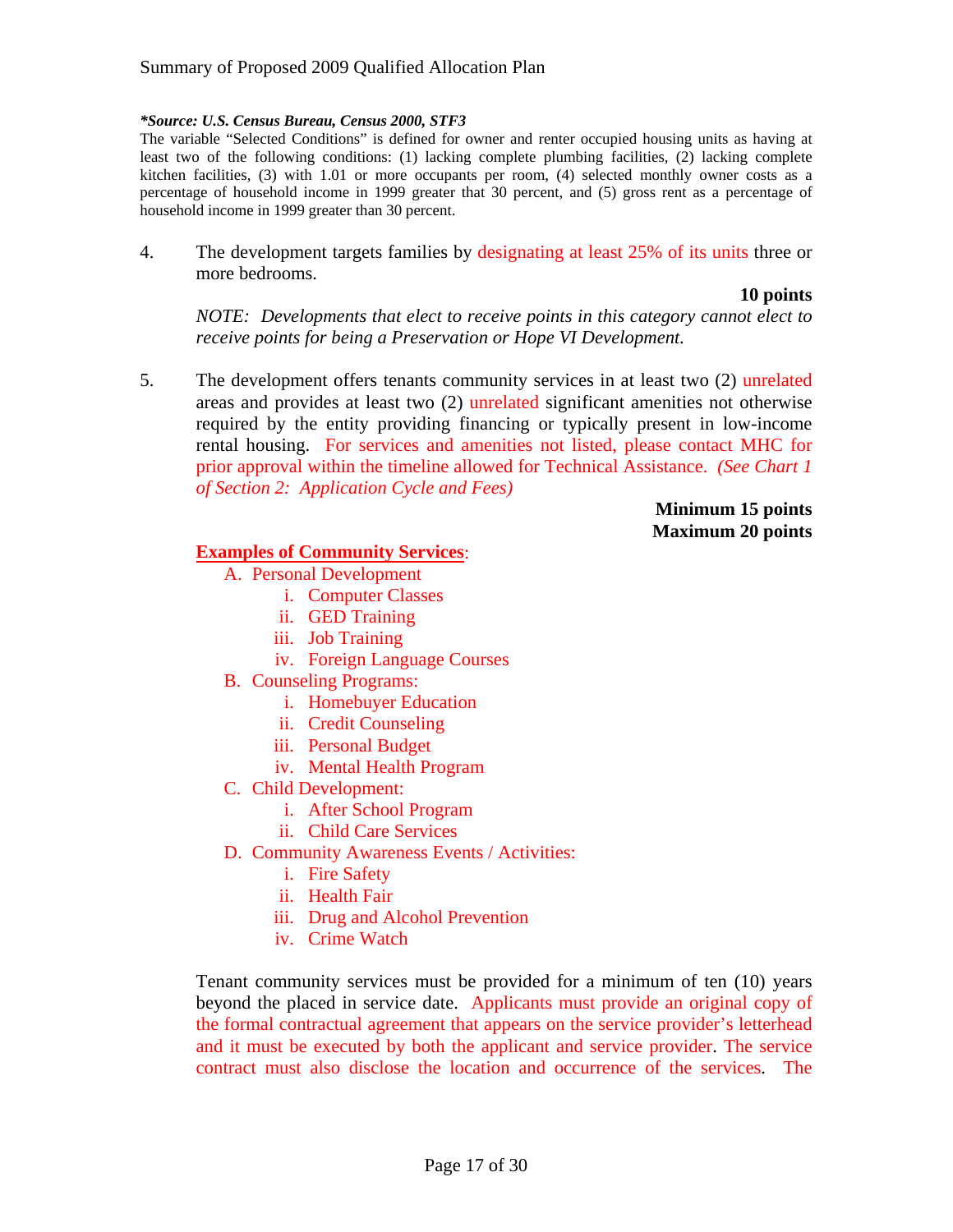services must be provided on a quarterly basis at a minimum. Points will not be allowed if the formal agreement does not contain the signatures of both parties. Examples of Significant Amenities:

- Furnished clubhouse or community building with designated tenant activities and meeting rooms
- Full perimeter fencing (non-chain link) with controlled access gate (Wrought iron or wood security fencing)
- Washer and dryer connections in individual units (Must have capability to service side-by-side units or opposite wall units. Stackable units are acceptable for elderly and rehab developments.)
- Ceiling fans in living areas and bedrooms
- Swimming Pool
- Tenant Security (Ex: Electronic locking system, individual alarm system...)
- Landscaped area including a gazebo with sitting area
- Basketball, volleyball, or tennis courts
- Playground area and equipment,
	- o The playground area must have a minimum of four (4) separate pieces of equipment. (Note: A swing structure with four (4) swings is considered one (1) piece of equipment.)
	- o MHC will accept commercial grade multi-function single structures that provide a minimum of four (4) separate play activities will be acceptable.
	- o Owners electing to utilize these structures must provide a photo and specifications to ensure it will accommodate development size.
	- o Plans must include the significant amenities proposed for the development. The proposed amenities must be highlighted.
	- o Additionally, for multi-phased properties, must have its own defined play area for each development.

Developments can earn additional points for providing any of the amenities and services specified below. Both Family and Elderly developments are eligible to receive points for these items. These items must be listed on the tax credit application form and identified on the development plans. *Failure to highlight the plans will result in a five (5) point deduction.*

 Washers and dryers provided in individual units. Stackable units are acceptable for elderly and rehab developments.

#### **2 points**

• On site business center equipped with computer(s) with Internet access, fax machine, and copier available to all tenants

#### **1 point**

• Cable television and Internet access. (Must be confirmed by letter from the architect/engineer)

*(All units must be built with three (3) distinct networks and jacks. One network installed for phone [using CAT5e or better wiring]. A second network for data installed using CAT5e or better, networked from the unit back to a central location or similar configured wireless network. A third network for TV services*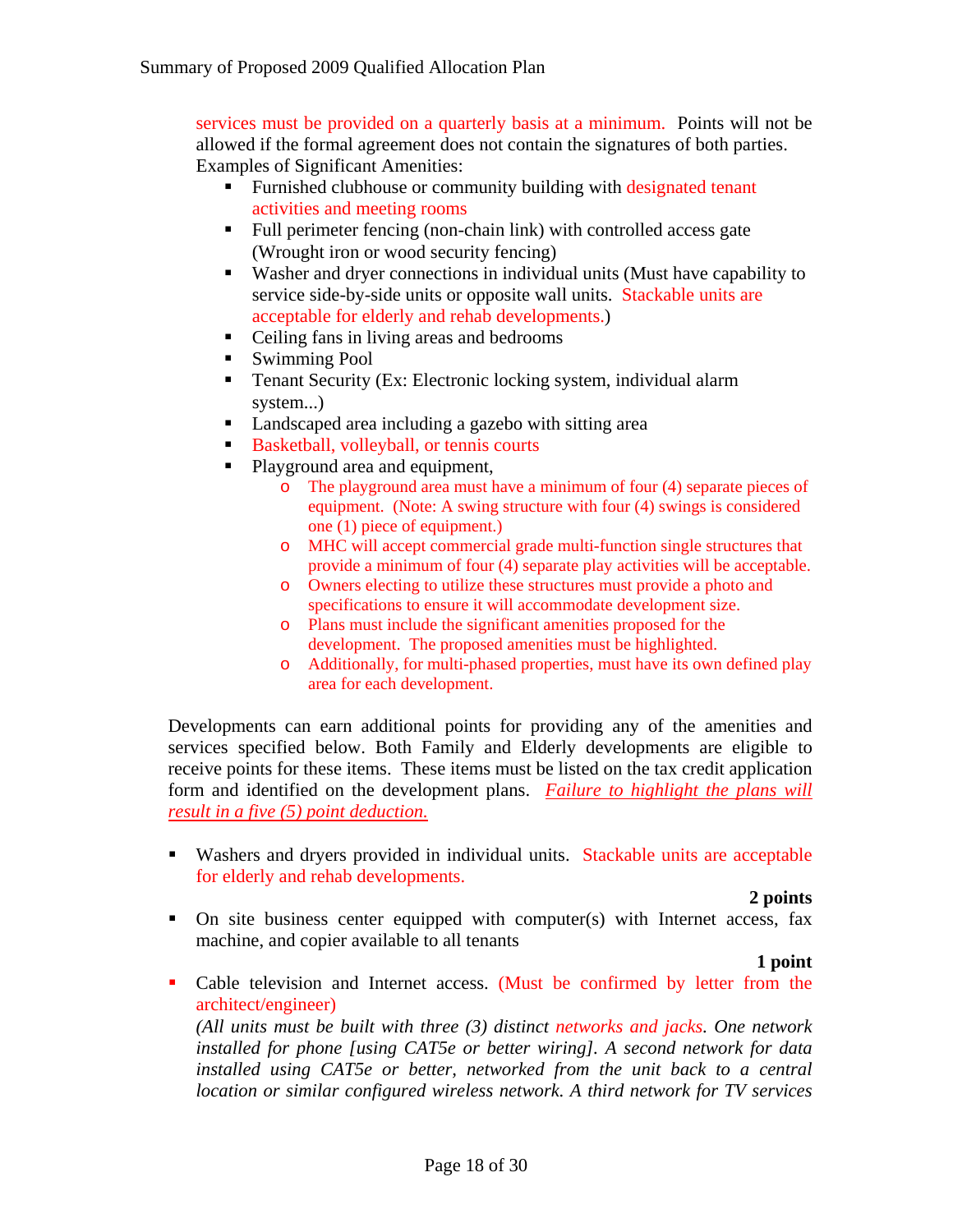*using COAX cable. The wiring should be installed in the living area and each bedroom.)* **2 points** 

- 6. The development preserves existing units serving low-income residents that would be lost due to: **10 points**
	- A. Conversion to market rate,
		- i. Documentation would include the HAP Contract.
	- B. Loss of rental assistance,
		- i. HAP Contract,
		- ii. Rural Development,
		- iii. Development Based
	- C. Foreclosure, default, or mortgage prepayment
		- i. The ability to prepay and convert to market, or loss of rental assistance, or default of foreclosure must be provided by the permanent financing entity.
	- D. Lost Housing
		- i. Housing that has been lost in a presidentially declared disaster area.
		- ii. Aging stock (developments that are aged and no longer inhabitable).
		- iii. Evidence of loss must be provided by the development's financing entity (e.g. HUD) or public records (e.g. documents from the local courthouse).
- 7. All units in the development will be set-aside as tax credit units. **7 points**

#### 8. *Development-Based Rental Assistance* **10 points**

Developments requesting consideration under this category must provide rental assistance for a minimum of fifty-one percent (51%) of the development's units. The applicant can elect only one of the following:

a. The proposed development is a component of a Public Housing Authority ("PHA") development program as evidenced by the PHA's contribution to the long-term economic feasibility of the development for a minimum period of five (5) years from the placed in service date. To be eligible to receive points under this criterion, the applicant must include an executed agreement that sets forth the type, term, and amount of the PHA's contribution to the economic feasibility of the development via operating cost contributions and/or tenant rent subsidies;

#### **OR**

b. The development will receive Section 8 project-based rental assistance from HUD, a PHA, or rental assistance from USDA for a minimum of five (5) years from the placed in service date. To be eligible to receive points under this criterion, the applicant must include a copy of an executed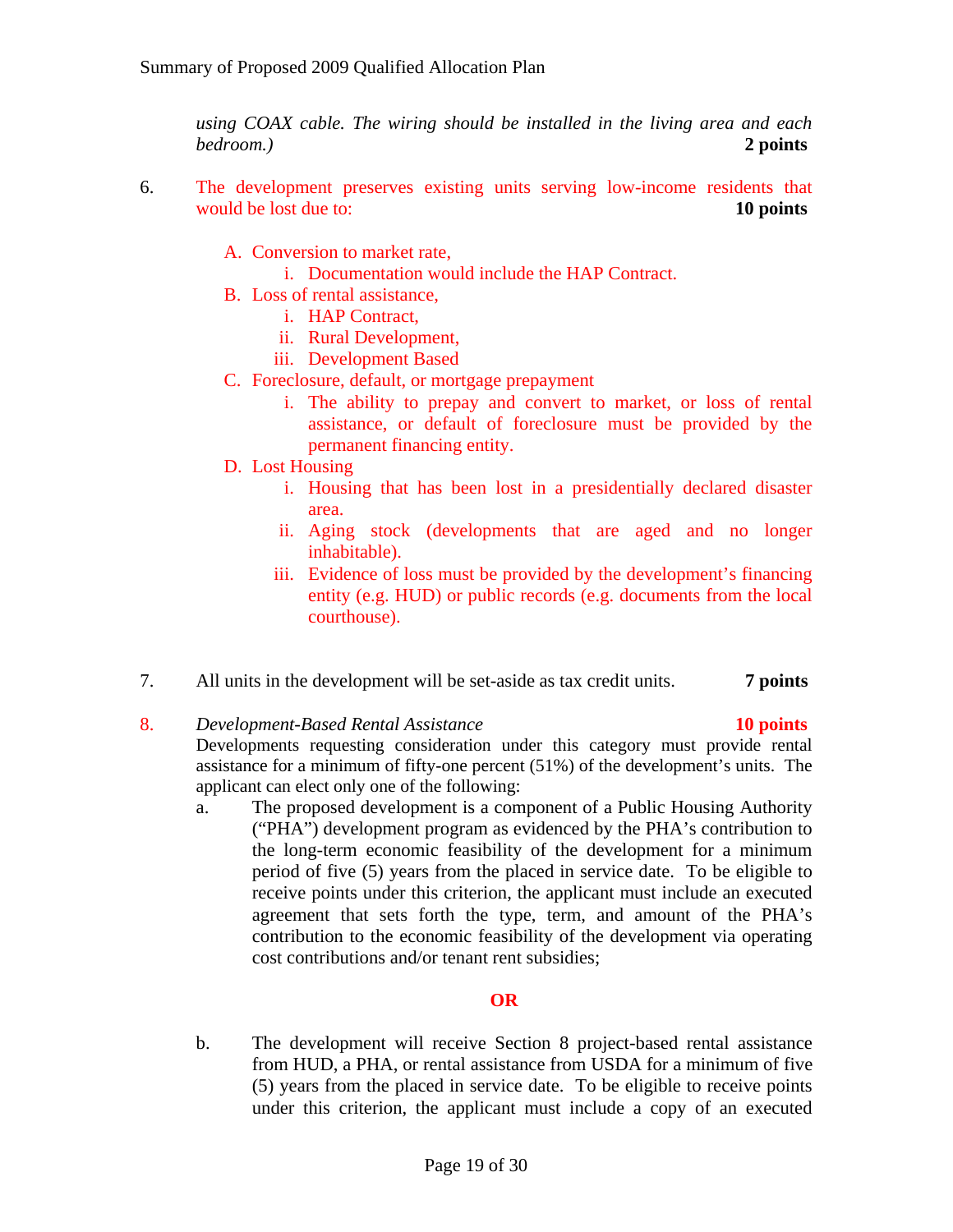agreement between the ownership entity and the funding entity that includes the amount of rental assistance that will be provided, the number of units assisted, its duration, and any qualifying terms and/or conditions. Additionally, the tenant paid portion of the rent must be limited to no more than thirty percent (30%) of the tenant's adjusted income. This option only applies to Elderly or Single Family (detached) units for developments with Section 8 project based assistance.

9. *Tenant-Based Rental Assistance* **3 points**

Developments requesting consideration under this category must provide evidence from either a local or regional housing authority indicating that Section 8 vouchers or certificates are available in the area where the development is or will be located. Prior to the issuance of IRS Form 8609, applicants will be required to have signed agreements with either the authority or administrator of the Section 8 Certificate/Voucher programs to mandate the development's first priority to Section 8 Certificate/Voucher holders. Additionally, developments which receive rental assistance from USDA or HUD for less than fifty-one percent (51%) of the development's units and do not meet the development based rental assistance criteria can qualify for these points. Evidence of rental assistance must be provided.

*NOTE: No Development is eligible for both Development-Based and Tenant-Based Rental Assistance points.* 

- **10.** For developments requesting readiness points, the applicant must include in the tax credit application the information stated below: **10 points** 
	- 1. A physical needs assessment for the rehabilitation work to be completed. *(See Attachment 2)*

*Items 2 – 4 are for new construction* 

- 2. Drawings depicting:
	- a. Building elevations, front, side and rear
	- b. Building floor plans showing total dimensions, total square footage, and other specifics required to make sure final product meets the Corporation's design requirements; and
- 3. Completed Description of Materials Form. (*See Attachment 1*).
- 4. Completed Minimum Design, Development and Materials Standards Certification.
- 5. Completed acknowledgement form from the developments architect/engineer confirming the following: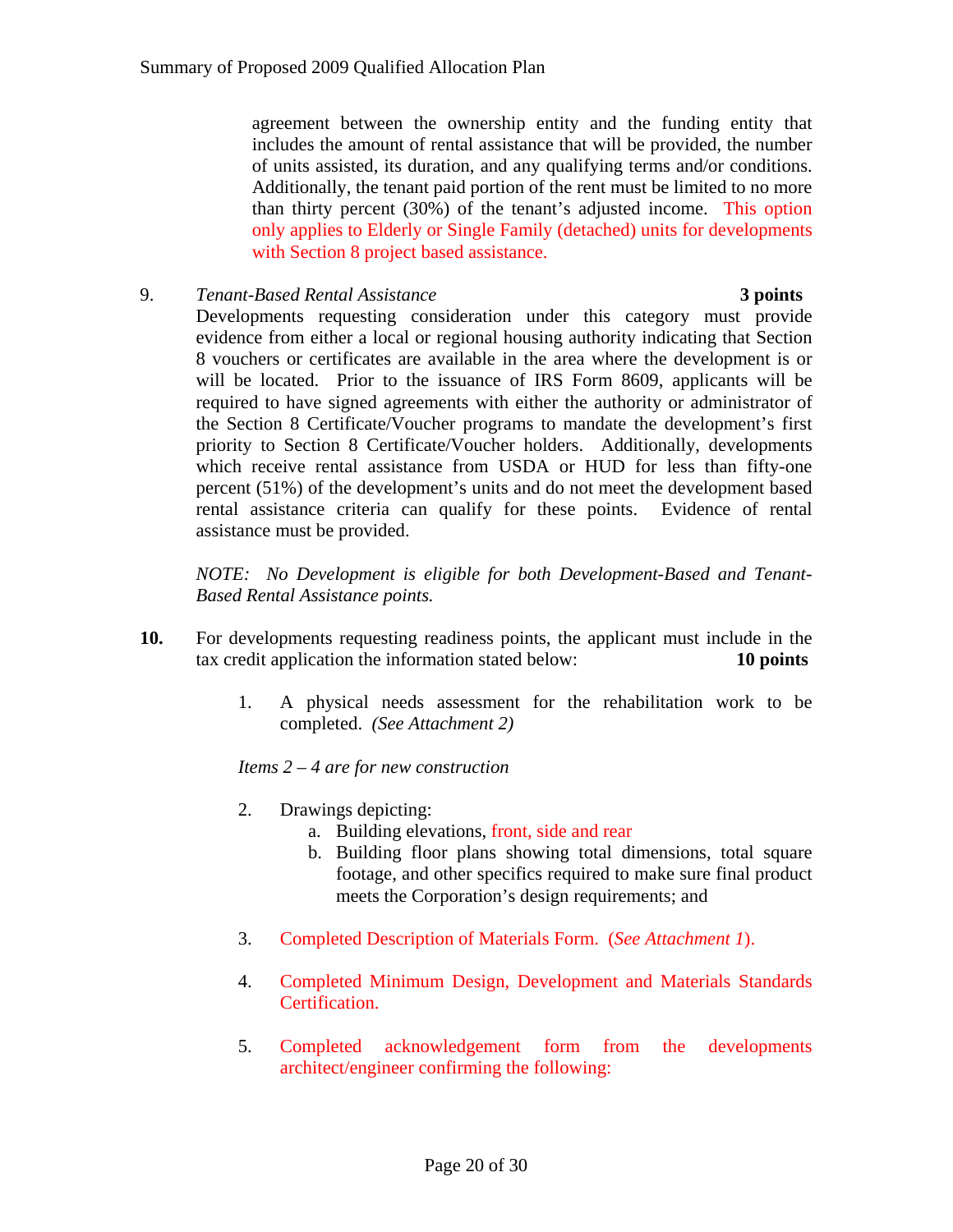- a. The drawings and description of materials forms are in compliance with the Corporation's Minimum Design Quality Standards, and
- b. That the proposed construction and plans meet the applicable building code and permitting requirements of the local jurisdictions, and
- c. That the site development will meet all federal, state, and local requirements, and
- d. The design will meet all applicable permit requirements of the local state, and federal jurisdictions.

*(See Certification Form)*

- 6. Appraisal of land value and improvements for developments involving acquisition/rehabilitation or appraisal of land value provided for new construction developments. The appraisal must be dated within six months of the application date and provided by a certified appraiser.
- 7. Copies of proposed budgets and cash flow statements submitted to the potential financing entity. Official letter of acknowledgment in receipt of this documentation from the lender must be included.
- 8. Commitment letter for construction financing.
- 9. Letter of Conformance with the State of Mississippi's or applicable Public Jurisdiction's Consolidated Plan.
- 10. Properly executed and dated construction contract.

## 11. *Application Workshop* **10 points**

Attendee to the workshop by a principal member of the ownership or general partner entity, as reflected on application page A2 or A3. Applicants will only be eligible to receive points for workshop attendance during the calendar year in which an application is submitted. Attendees will receive one (1) certificate of attendance for point eligibility in the application process. A copy of the certificate must accompany the application file; failure to provide will disqualify the application from receiving points. Certificates will not be awarded until the sessions have ended.

12. *Development Experience* **5 points** 

The general partner has previous experience in the development of the type of housing activity proposed. This experience must be verified as having occurred within three (3) years of the application date. No developer experience points will be given where the general partner is involved in any development that has major noncompliance issues. This experience must be documented on the Development Experience form. *("See Attachment 3-Development Experience)*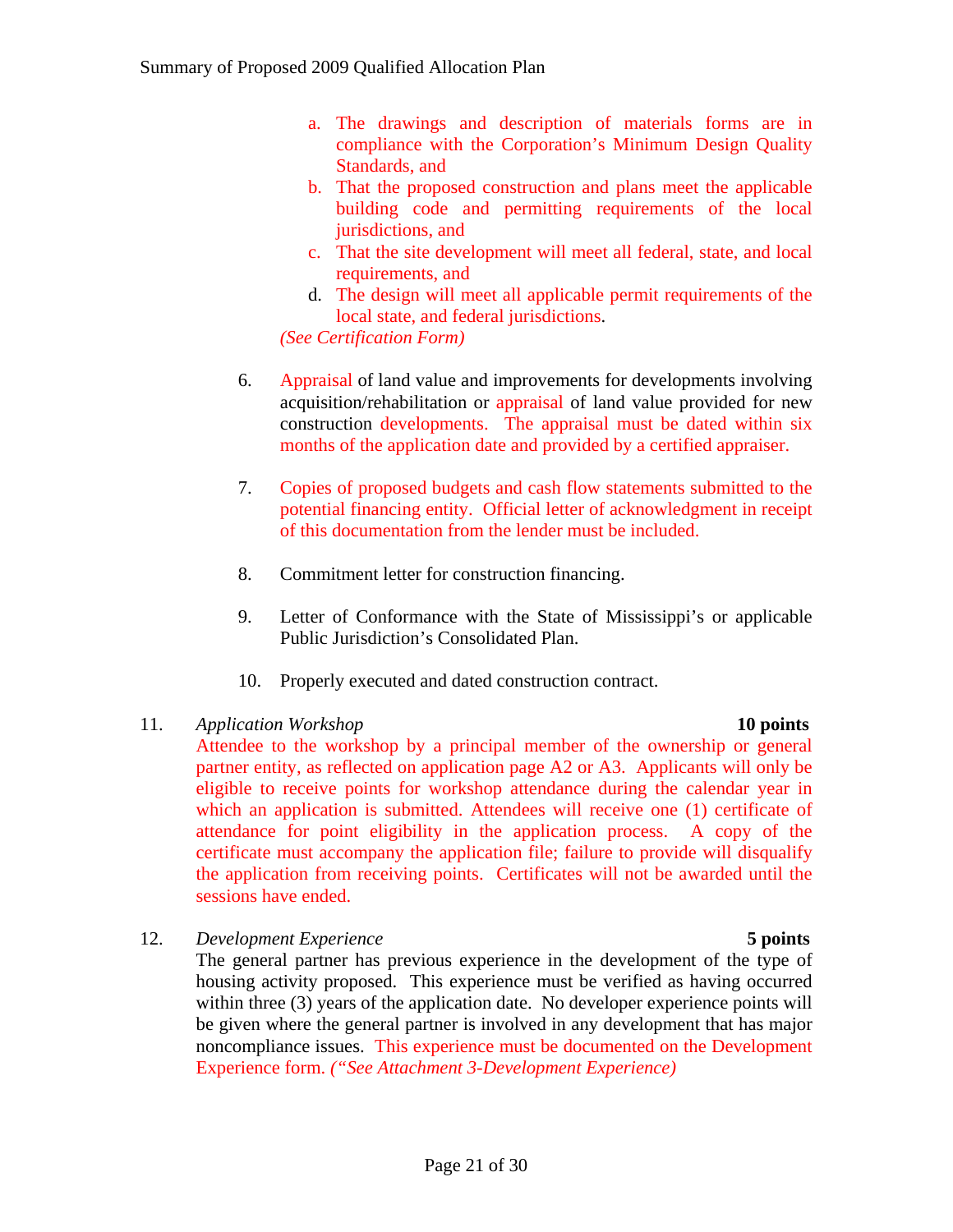#### 13. *Management Experience* **2 points**

The applicant secures a contract from an experienced management company whom has previous experience in the development of the type of housing activity proposed. The experience will only be considered for developments currently managed by the management company listed in the application. No management experience points will be given for developments that have uncorrected 8823's filed. In the event that 8823's have been filed on a particular development, a letter of clearance/correction from the tax credit allocating agency must accompany the management experience form. This experience must be documented on the Previous Management Experience form. *(See Attachment 4)*

14. Single Family Lease Purchase Development **15 points** Must have public access and be properly zoned for single-family residential homes. Additionally, these developments must be constructed separate and apart from any other tax credit developments that are exclusively multi-family rental complexes.

*NOTE: The owner must provide sample lease-purchase agreement advising tenants of the available purchase option at the end of the fifteen (15) year lease period, which may be included in the body of the lease. Additionally, the development must be fee simple with a homeowner's association for any common areas and must front on a publicly dedicated street at the time of fee simple transfer.* 

#### A. **Minimum requirements for Single Family Lease Purchase developments**: *10 points*

- a. Single Family detached housing with the average size homes for the development having no less than 1,500 square feet of heated and cooled living space.
- b. Two (2) car carports with secure outside storage space no less than fifty (50 square feet.
- c. The owner shall provide a maintenance schedule of items to be replaced, repaired, or updates to be performed by the owner prior to the purchase of the units by the tenant.
- d. Side by Side Washer and Dryer Connections
- e. Paved Driveways
- f. Playground Area and Equipment (Minimum of four (4) separate pieces of equipment.)
- g. Entranceway Appeal Create Subdivision Appearance.
- h. Landscape Plan Applicants must maintain lawn throughout the required fifteen (15) year compliance period.

**All above items deleted; incorporated in MHC's revised minimum design standards.**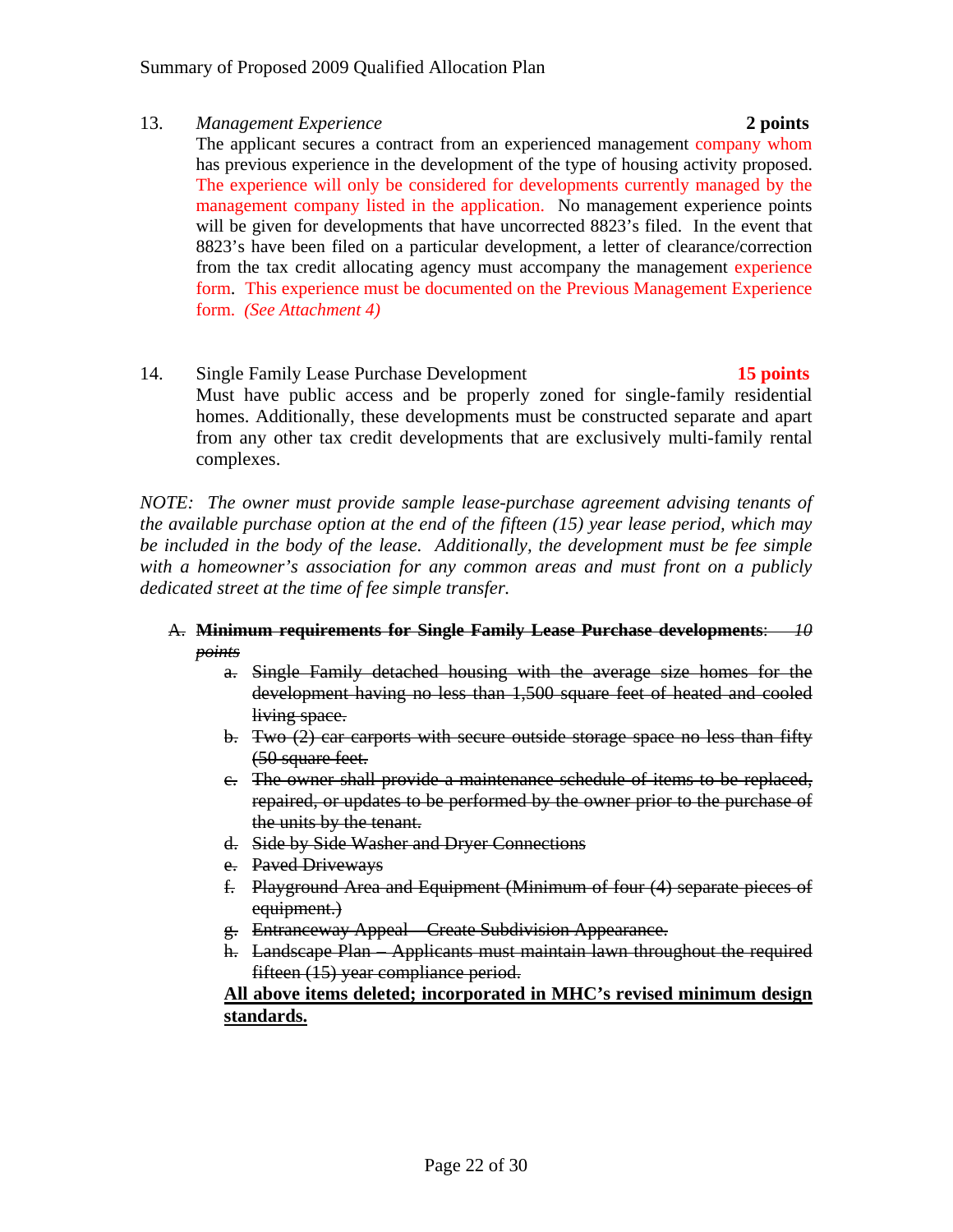B. **Additional points for committing to the following**:

Additional *5 pts Maximum*

- a. Three (3) points for requesting less than \$15,000 tax credits per home
- b. Two (2) points for requesting less than \$15,500 tax credits per home
- c. One (1) point for requesting less than \$16,000 tax credit per home
- d. Two (2) points for the average home size being 1,700 square feet or greater of heated and cooled living space
- e. One (1) point for the average home size being 1,600 square feet or greater of heated and cooled living space
- f. Two (2) points for providing two car garages instead of carports. Must include minimum 50 sq ft secure storage.
- g. One (1) point for at least sixty-five percent (65%) of home exteriors being brick or equivalent surface (i.e. hardiboard)
- h. One half (1/2) point for use of architectural shingles for roofs
- i. One half (1/2) point for use of nine (9) foot ceilings in seventy-five percent (75%) of each home
- $\frac{1}{2}$ . One quarter (1/4) point for providing sidewalks in front of homes.
- 15. The development is located in a qualified census tract (QCT) or HUD designated difficult development area (DDA) and contributes to a concerted revitalization plan of the community in which it will be located. **2 points**

In municipalities without a community revitalization plan, documentation must include (i) a letter of support from the highest ranking elected official(s) stating that the proposed development is desired within the community and (ii) describes how the development supports the community's vision for future growth verifying that the development contributes to the community.

In municipalities with a revitalization plan, documentation must include a letter from the city/county, signed by the subject area's verifiable authority, which verifies that the development is a part of the community revitalization plan and provides a detailed description of the contribution to the Revitalization Plan. This documentation must accompany the application. Additionally, the applicant must submit a copy of the relevant information from the area's plan regarding its housing goals/objectives including the document's title page OR the locality's letter must reference the title, adopted date, and information on how a complete copy of the plan may be accessed. A map detailing the location of the proposed development within a qualified census tract must be provided. Maps may be obtained by contacting Dr. Ben Mokry at 601-718-4611.

- 16. The development is a multifamily Preservation, Hope VI, or *Historic* development. **15 points**
- 17. Multifamily developments that set a side 100% of its units for the elderly population age sixty-two (62) or older that meet the requirements as defined by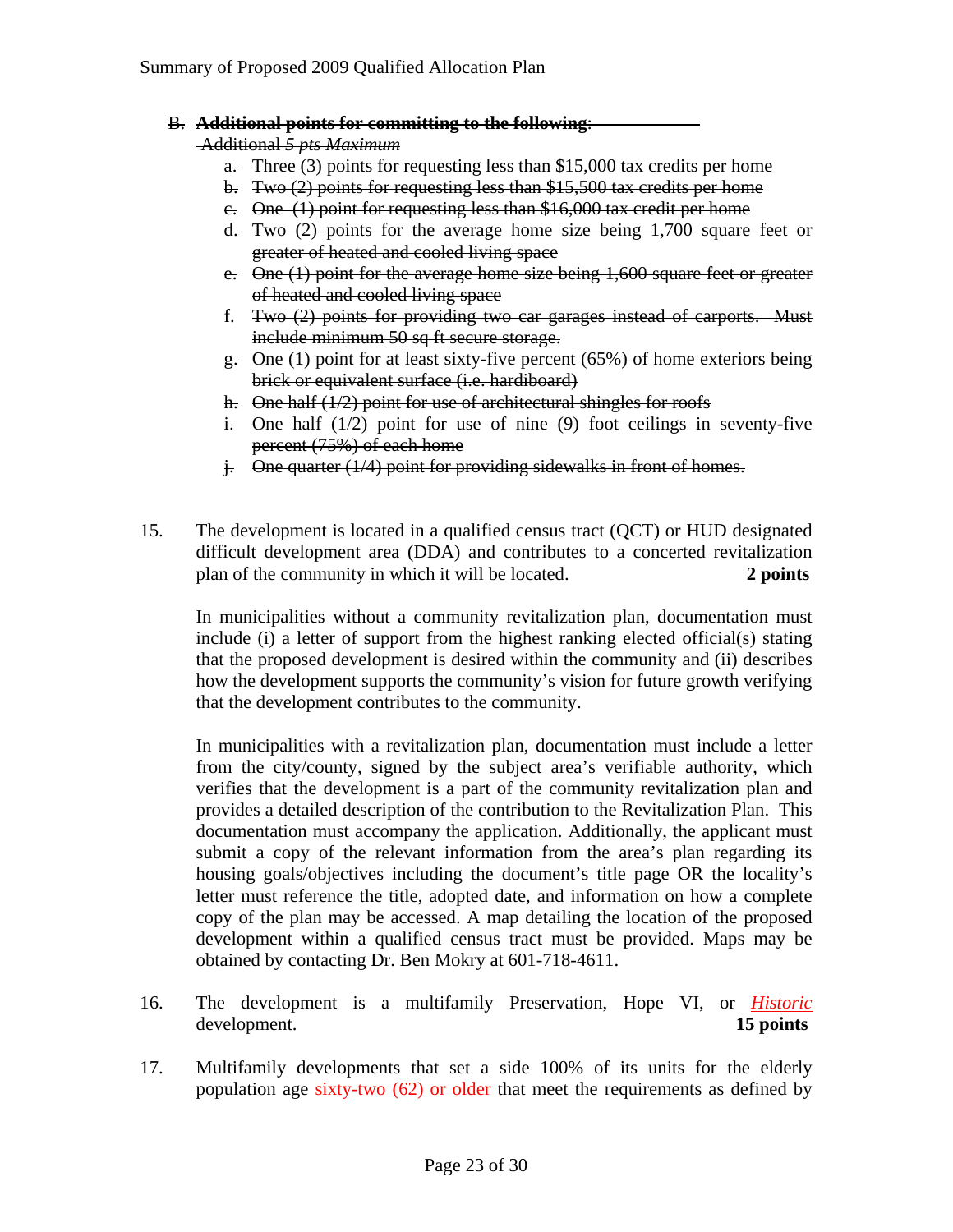Rural Development or the Department of Housing and Urban Development (HUD) for elderly housing and accessibility for handicapped persons. Rural Development and HUD's definition of "Elderly" is where the tenant or co-tenant is 62 or older or handicapped/disabled so long as they are members of the Elderly household. Developments must meet the following requirements:

#### **10 points**

- a. The development must provide established policies and procedures, which demonstrate intent to provide housing to the sixty-two (62) or older age group, or for persons meeting the Rural Development or Department of Housing and Urban Development's definitions.
- b. The development must normally have significant facilities and services specifically designed to meet the physical or social needs of older persons or for persons meeting the Rural Development or Department of Housing and Urban Development's definitions. The development must provide six (6) of the eight (8) appropriate services or facilities listed below:
	- 1. an accessible physical environment
	- 2. congregate dinning facilities
	- 3. emergency or preventive health care, or programs
	- 4. information and counseling
	- 5. recreational services
	- 6. homemakers services
	- 7. outside maintenance and referral services
	- 8. transportation to facilitate access to social services

#### *NOTE: No development is eligible for both large family and elderly points.*

18. Mixed-Income Developments **9 points** 

For developments where at least twenty percent (20%) of the units will serve tenants with incomes between sixty percent (60%) and eighty percent (80%) of Area Median Income and twenty percent (20%) of the units will serve market rate tenants.

- 19. For developments proposing acquisition/rehabilitation or rehabilitation of USDA Section 515 housing, and which have received a financial commitment from the Preservation Revolving Loan Fund. **5 points**
- 20. Over Concentration **Negative 5 points** Five (5) points will be deducted if an applicant proposes a new construction development in a primary market area that has received three or more tax credit awards during the previous two (2) years with the exception of the "Direct Six" counties.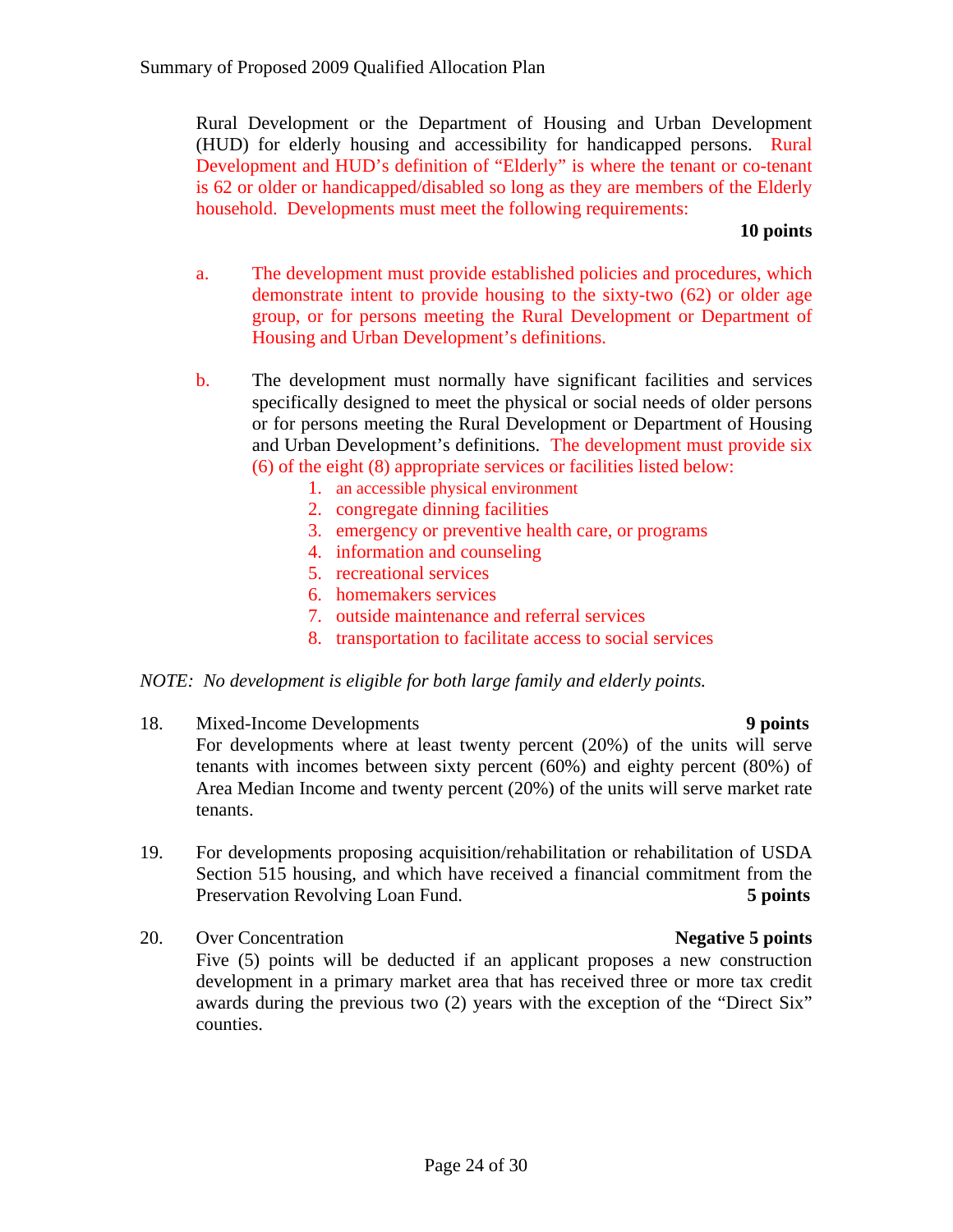## *THRESHOLD FACTORS*

This section of the Qualified Allocation Plan identifies those requirements (the "threshold factors") that each development must meet in order to be eligible for consideration of a tax credit award.

The Corporation shall only review application packages that satisfy the minimum scoring threshold of at least ninety-two (92) points for new construction developments and at least eighty (80) points for preservation developments for assurances that the applicant has satisfied these threshold requirements. If the applicant fails to satisfy the threshold requirements, the development will not be eligible for an allocation of tax credits. The five threshold factors are as follows:

#### *Threshold Phase I*

1. **Community Notification (***This item is incurable)*

All applicants must hold a public hearing in the community in which they are planning to develop or rehabilitate a housing tax credit development. The hearing must be conducted by the owner, developer, or consultant who is directly involved with the proposed development and has a thorough understanding of the tax credit program. Additionally, they must present the drawings to be submitted to MHC for the public's review at the hearings. The applicants must adhere to the guidelines outlined below in order to proceed to Phase II of Threshold. Failure to comply with these guidelines will disqualify the application from further review.

#### A. Public Notice Requirements

- 1. Hearing must be held within the zip code or a 3 mile radius where the development is planned.
- 2. Applicants must first publish notice of such hearing in a local or regional newspaper having general circulation in the development area.
- 3. Must be published at least four (4) days, but no earlier than twenty (20) days prior to the public hearing.
- 4. The public hearing must be held at least fifteen (15) days prior to cycle opening date. If scheduled Monday through Friday, the hearings should be held between 5:30 p.m. and 9:00 p.m. to ensure that all interested parties can attend.

Additionally, applicants must post signage at the proposed site giving notice that a public hearing regarding the proposed development will be held that includes the owner's name, contact person, phone number, the date, time, and place of the hearing, and the fact that the applicant will be applying for housing tax credits. The sign must be at least 18" x 36", be fully visible from the street, and be posted by the date that the notice of public hearing is published in the newspaper.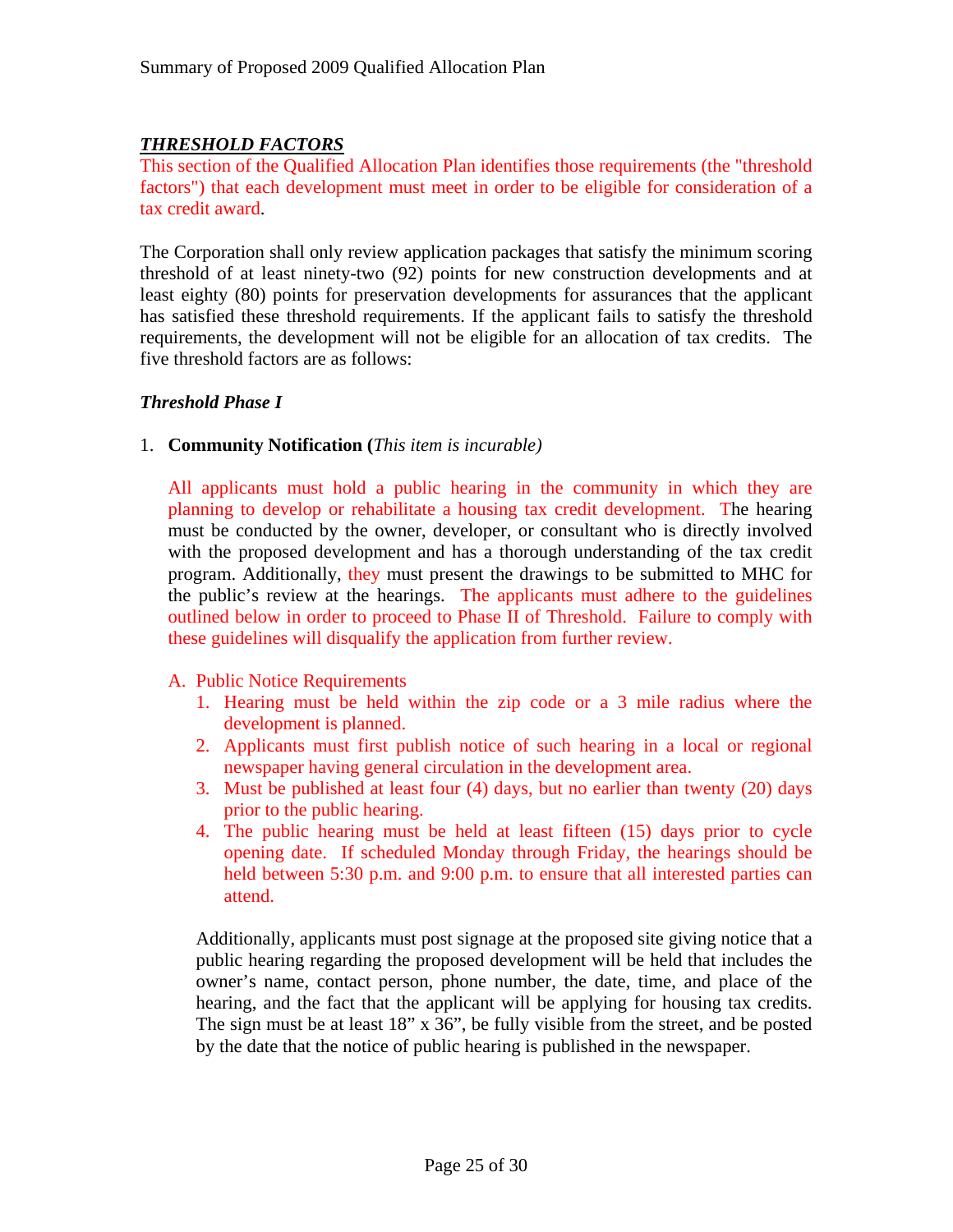#### B. Local Government Notice

The developer is required to notify the Mayor or President of the Board of Supervisors and councilperson, alderman and/or local supervisor for the district in which the proposed development will be located, in advance of the public hearing date. (e.g. For a city, the mayor and councilperson/alderman for the district in which the development is proposed to be located; for a county, the president of the Board of Supervisors and the supervisor for the district in which the proposed development is to be located).

The applicant must provide the Acknowledgement of Notice of Public Hearing form included in the QAP properly executed by the appropriate authorities. The form must be executed no later than the date the public hearing notice is run in the newspaper. In the event that an executed form cannot be obtained, the applicant must provide evidence of this notification by documentation of certified mailing to local officials.

#### C. MHC Submission Requirements

All applicants will be required to submit notification regarding the hearing to the Corporation. This notification should be faxed to the Corporation at (601) 968- 0205 no later than the date the notice is published in the newspaper. MHC staff may attend the public hearings as an observer; however, MHC will not offer any comments in support or objection to the proposed developments.

#### Each applicant must submit:

- 1. Affidavit of Compliance with Community Notification
- 2. Proof of Publication of the Notice of Public Hearing,
- 3. Minutes of the Public Hearing,
- 4. A copy of the attendance roster,
- 5. A photograph of the signage required at the proposed site,
- 6. Acknowledgement of Notice of Public Hearing,
- 7. A written compilation of the comments received from the public hearing that includes the developer's responsive comments, and
- 8. A developer's statement as to how the concern(s), if any, will be addressed if tax credits are awarded to the development.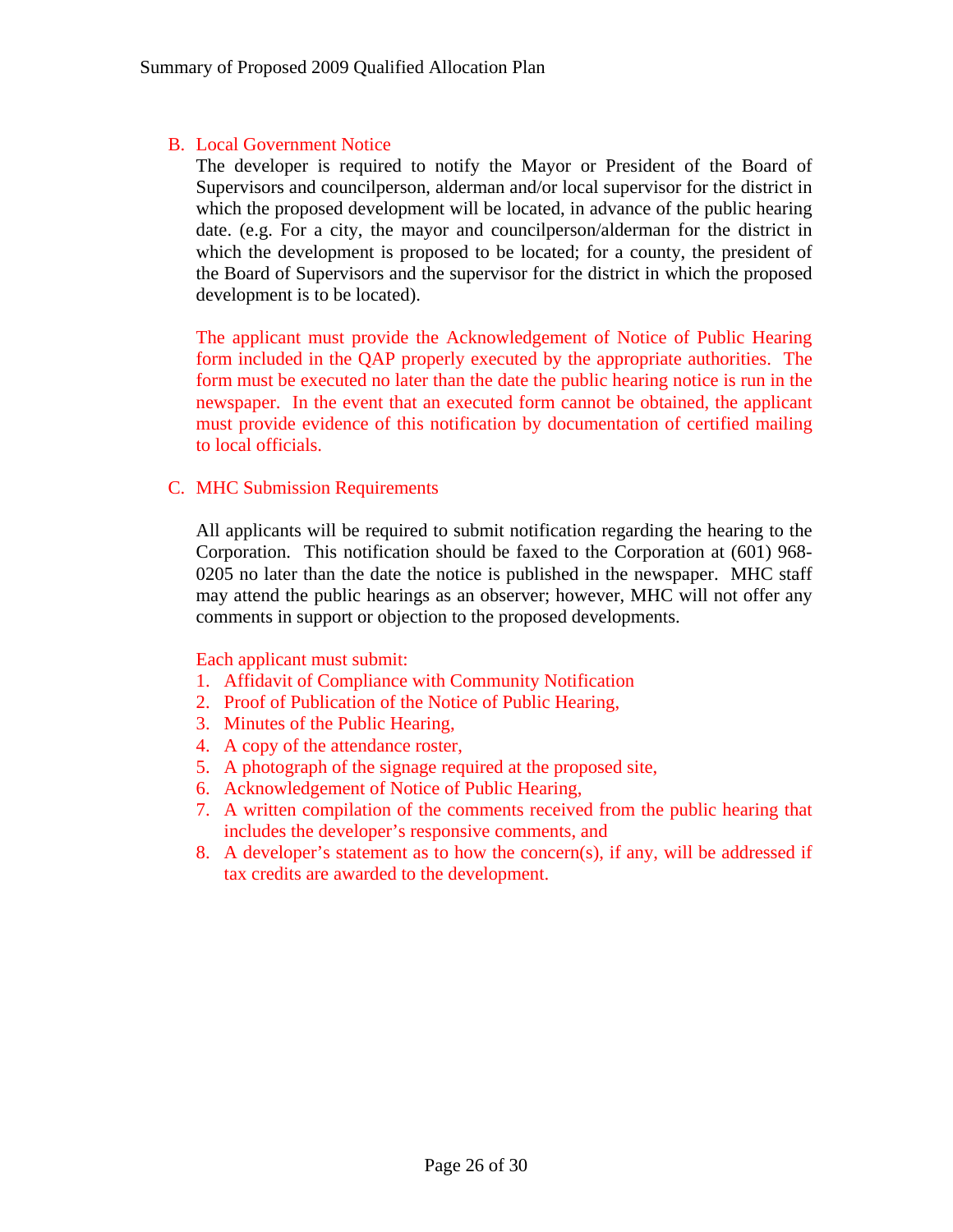## *Threshold Phase II*

- 1. **Site Control** *(At least one must be met with evidence provided with application.)*
	- A. Contracts

All documentation below must show the ownership entity listed on the application form as the owner, lease holder, or buyer of the development. Additionally, the ownership entity must be listed in the partnership agreement. Site control documentation must clearly identify the physical location of the property (i.e. property address, full legal description or plat map identifying street names) and be consistent with the development information provided on the application form. The seller/leassor must be identifiable in any lease or purchase option agreement.

- 1. Fee simple ownership of the proposed development site evidence by the warranty deed. The owner of the property must be in the application.
- 2. Lease of the proposed site development for a term meeting or exceeding the 30-year compliance period or for such longer period as the applicant represents in the application that the development will be held for occupancy by low income persons and families.
- 3. Right to acquire or lease the proposed site development by a valid and binding option or contract and the fee simple owner of the site, provided that such option or contract shall have no conditions within the discretion or control of the owner of the site. The option must be good for a total of one hundred eighty (180) days from the last day of the application cycle.
- 4. For acquisition and rehabilitation properties that are federally assisted and require a transfer of physical assets approval, documentation must accompany the application showing that a transfer request has been submitted to Housing and Urban Development (HUD) or Rural Development (RD) in order to have a valid option/purchase contract. Additionally, the owner must provide evidence of pending approval from HUD. The only allowable condition to obtaining such transfer approval will be obtaining housing tax credits.
- 5. For RD transfer properties, loan transfers/assumptions shall be evidenced by approval on Form RD 3560-1 (Rev. 02/05), "Application for Partial Release, Subordination or Consent" executed by the State Director or the Multi-Family Housing Program Director or their designee as evidence of final approval.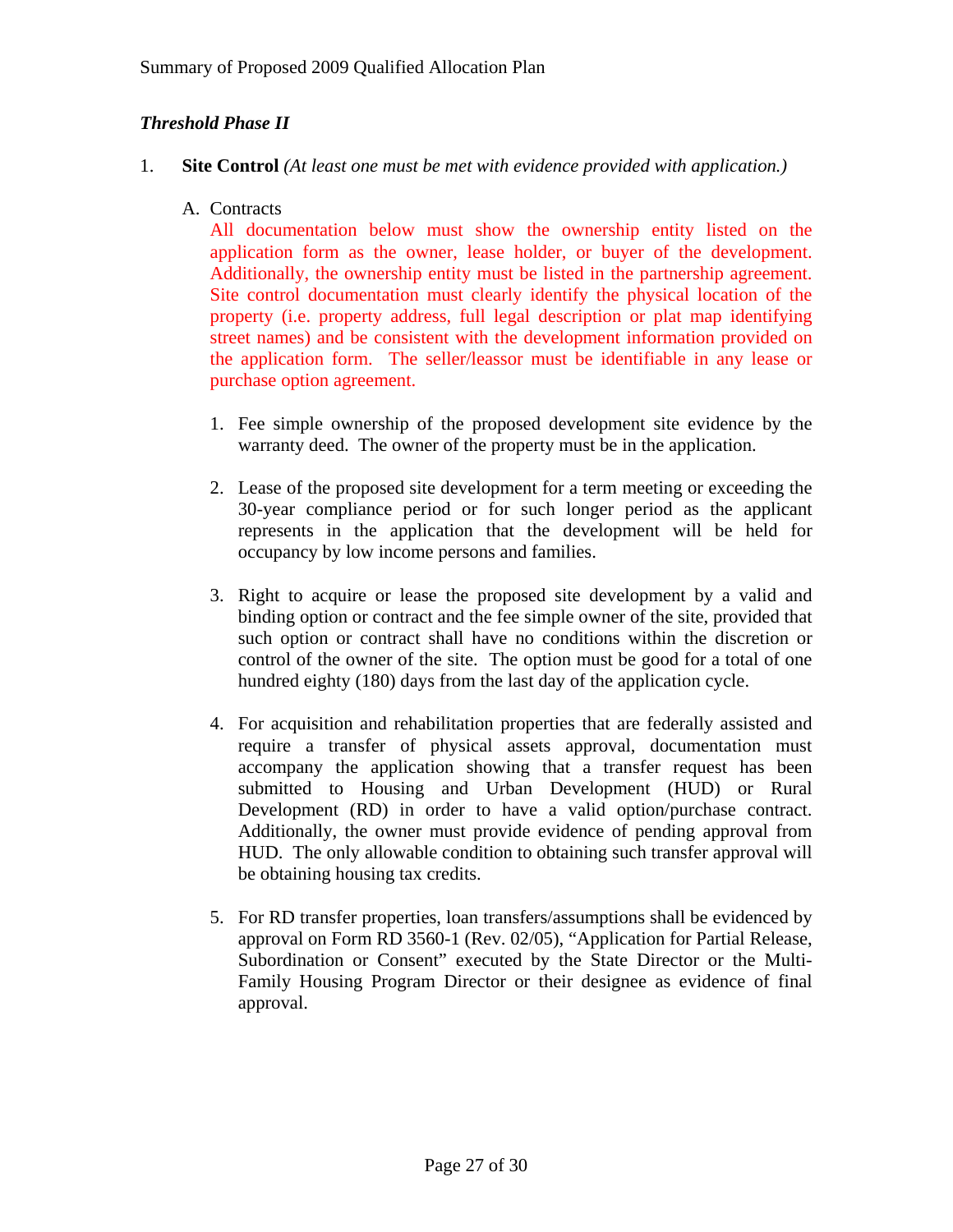## B. Ownership Structure

Certificate of partnership or corporation for the owner and general partner entities from the State of Mississippi or certificate to do business in the State of Mississippi, if applicable. Stamp filed copy (committal stamp) indicating the Secretary of State's approval must be provided. Additionally, applicants must provide an explanation detailing the principal members of the ownership and general partner entities. Also include a Business Structure flowchart.

#### 2. **Local Zoning and Development Conditions** *(At least one must be met.)*

- Evidence of proper zoning or building permits for the proposed development.
- In the event that zoning and permitting requirements are not applicable to the site of the proposed development:
	- o A letter from the local authorities to that effect, and
	- o A letter from the utility providers verifying the availability of all requisite public utilities for the proposed development.
- For existing developments, an applicant may submit evidence of a building permit issuance or current documentation from the local authority indicating that building permits are not required in lieu of zoning documentation

The proposed development must be identified as zoned for its intended use as multifamily or single family housing. Documentation must be provided from the local governing authority where the proposed development will be located and dated within one (1) year of the date the application is submitted to MHC. The documentation must include the development's name, physical location (i.e. street address or nearest intersection), intended use, zoning code and description of what the zoning allows. All information must be consistent with the development information provided on the application form.

#### 3. **Documentation of Need**

All applications (new construction and rehabilitation) must contain an independent third party market study. The market study must be recent (no more than one year old from the date of the application). The Markey study must support the number of units identified in the application and provide consideration as to the total number of units the market will absorb should other developments be awarded tax credits in the same market area. All applications must also contain a statement of acceptance from the participating syndicator (*See Attachment 10).*  Applicants are not prohibited from changing syndicators; however, a new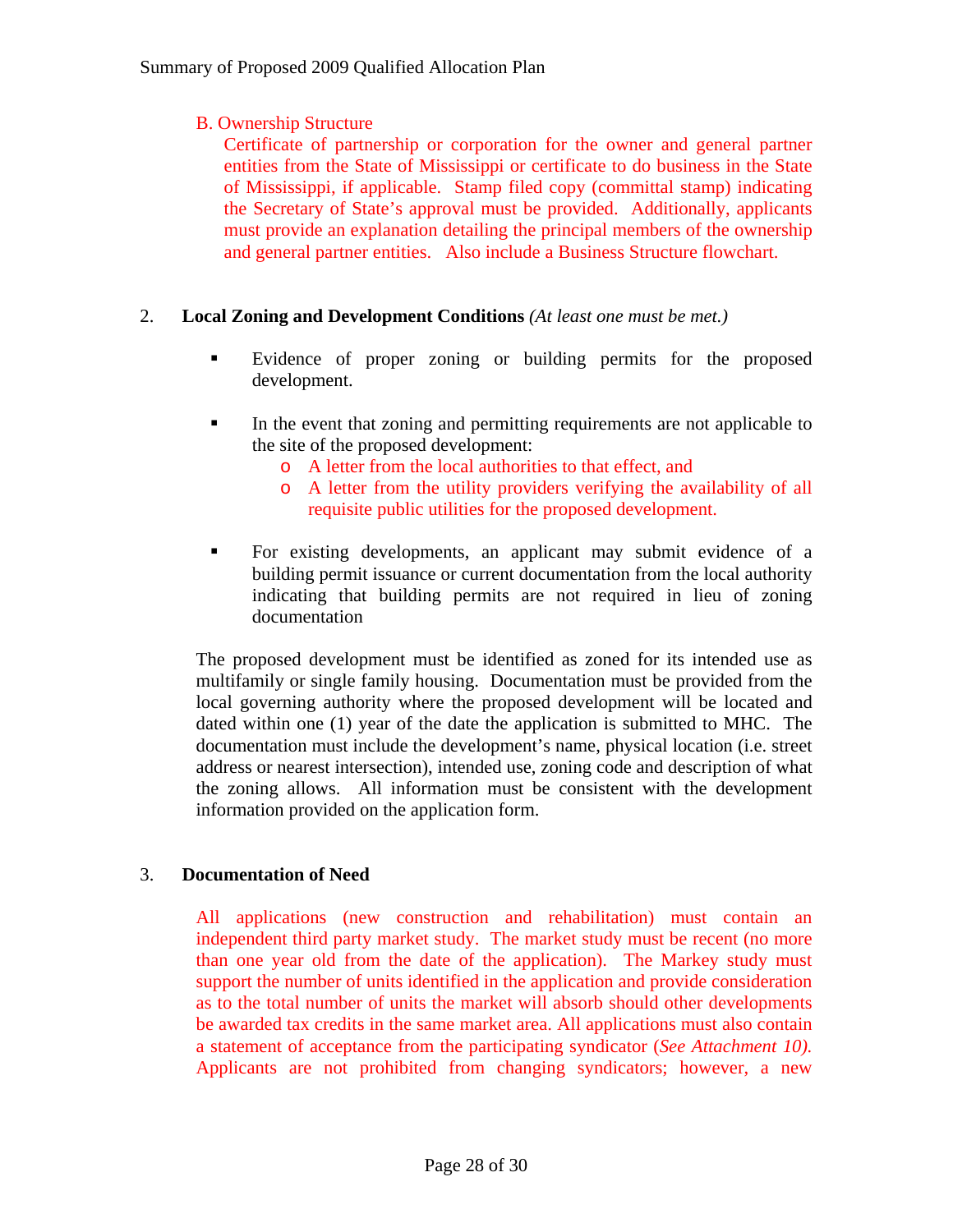statement of acceptance will be required from the subsequent syndicator in the event of a change from the initial application.

The market study must include the following items:

- Problem Definition
- **Market Area Definition**
- **Physical/Location Analysis**
- Economic Analysis
- **•** Demographic Analysis
- Supply Analysis
- Demand Analysis
- Reconciliation of Supply and Demand
- Identify all housing tax credit developments approved within the previous five years of the study available on the Corporation's website at [www.mshomecorp.com,](http://www.mshomecorp.com/) and those currently under construction in the market area, and describe those developments' rent levels and lease up experiences.

Please refer to the market study guide in this section for an explanation of the above-referenced items and the checklist that will be used to determine if the minimum standards have been met.

#### 4. **Permanent Financing Commitment**

- Firm loan commitment letter's for permanent financing for the proposed development. The commitment must have a minimum 15 year term. The letter must not contain any material condition(s) with the exception of those listed below:
	- o Obtaining  $221(d)(4)$  guarantees;
	- o Obtaining tax credits;
	- o Final acquisition of site or land and building, as appropriate;
	- o Complete drawings and/or specifications;
	- o Firm cost estimates;
	- o Appraisal;
	- o Environmental review; and
	- o All other conditions must receive prior approval from the Corporation at least ten (10) business days before submission of tax credit application.
	- To be considered a firm commitment, the document must contain:
		- o The verbiage, "*This is a firm commitment for construction/permanent financing of the referenced development"* and include the following items:
			- i. The term(s)
			- ii. Conditions